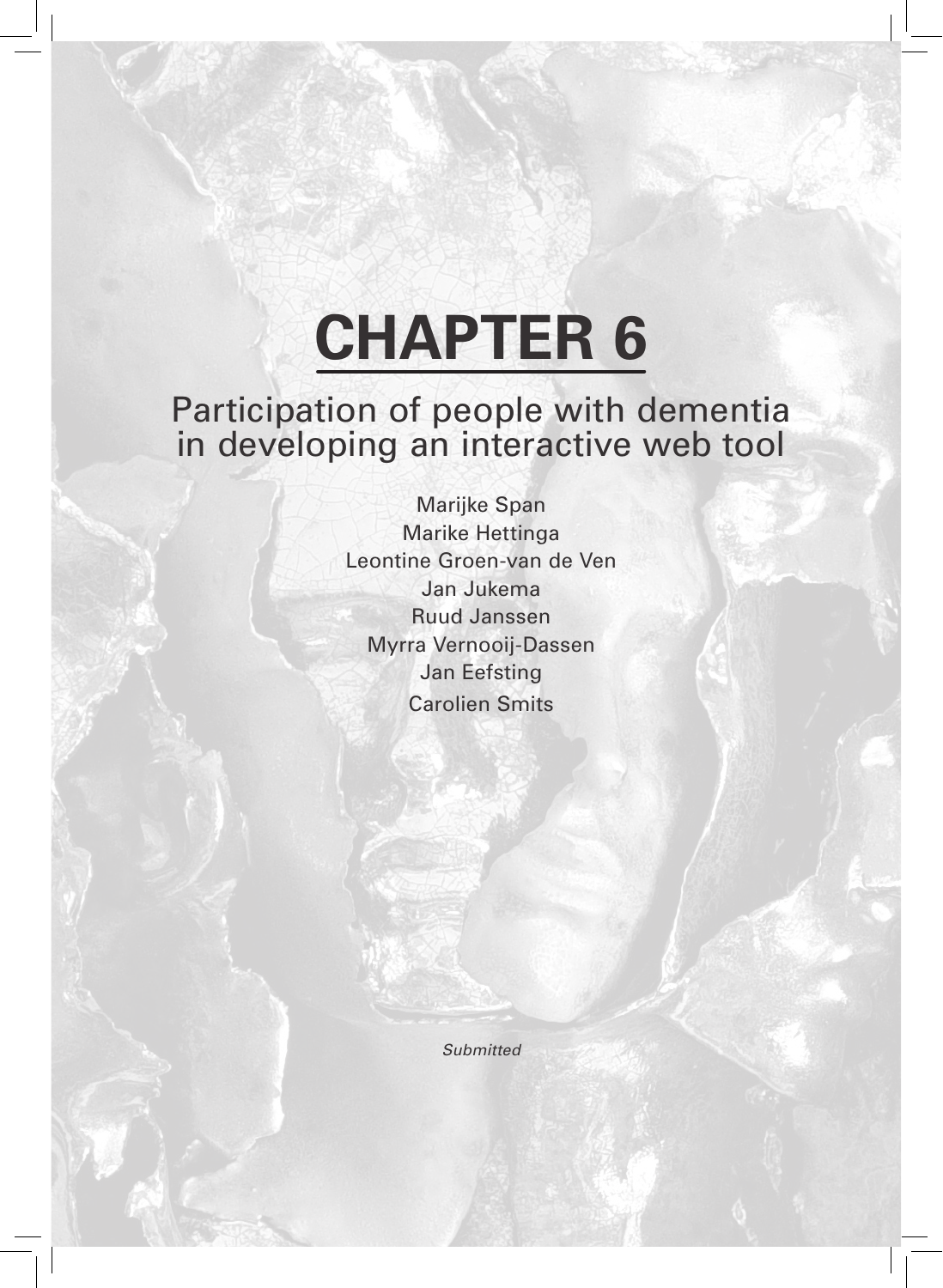## **ABSTRACT**

#### **Purpose**

The aim of this study was to gain insight into the ways in which people with dementia participated in developing the DecideGuide, an interactive web tool facilitating shared decision-making in their care networks.

#### **Methods**

An explanatory case study design was used when developing the DecideGuide. A secondary analysis focused on the data gathered from the participating people with dementia during the development stages: semi-structured interviews (n=23), four focus groups with a total of 18 participants, three usability tests, and a pilot study with 4 participants. Framework analysis was applied to the data.

#### **Results**

People with dementia participated especially as informants and advisors in most phases of the development. Four themes proved to be important regarding the impact of the participation by people with dementia: influence on content and design of the DecideGuide, motivation to participate, time investment, and the balance between challenge and concern.

#### **Conclusions**

People with dementia can give essential feedback and, therefore, their contribution is valuable. Other roles than informant and advisor need to be explored. Significant participation of people with dementia takes time that should be taken into account. It is important for people with dementia to be able to reciprocate the efforts others make and to feel of significance to others.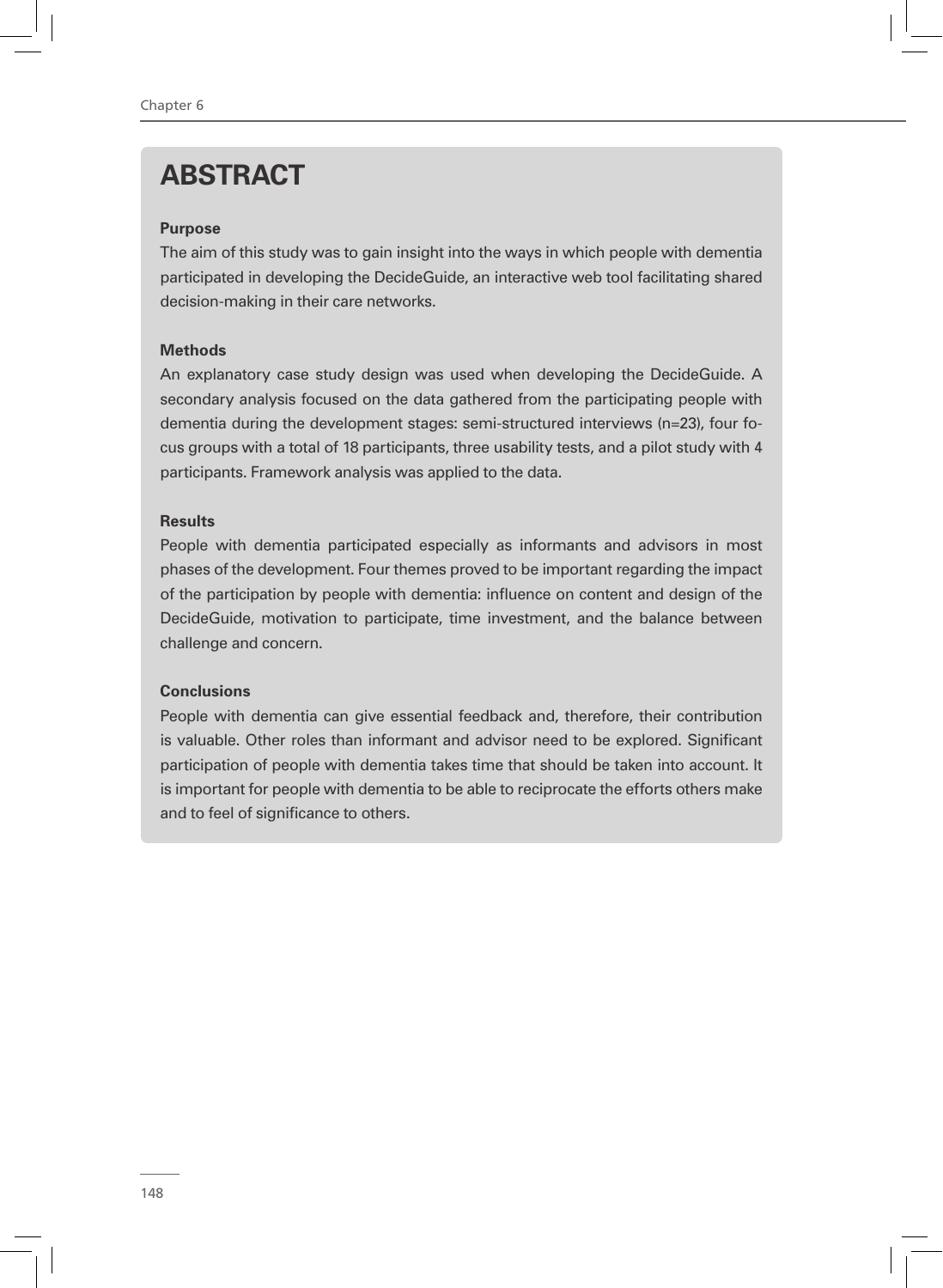## **1. INTRODUCTION**

 It is uncommon for people with dementia to participate, whether in society (Van Gorp & Vercruysse, 2012), in research (Murphy, Jordan, Hunter, Cooney, & Casey, 2014), or in the development of IT applications (Span, Hettinga, Vernooij-Dassen, Eefsting, & Smits, 2013). Often, informal caregivers and professionals tend to shield them and decide for them rather than with them, even though many caregivers do not have a clear insight into their values and preferences (Reamy, Kim, Zarit, & Whitlatch, 2011). Reasons for exclusion are that participation is too difficult and/or too stressful for people with dementia. Although these reasons may apply to some people with dementia and in some situations, exclusion does no justice to the experiences and capabilities of many people with dementia. It may result in suboptimal research findings (Taylor, DeMers, Vig, & Borson, 2012) and subsequently in inadequate IT applications (Hanson et al., 2007).

Research shows that people with dementia, even people in advanced stages of dementia, can express their needs (von Kutzleben, Schmid, Halek, Holle, & Bartholomeyczik, 2012) and preferences (Whitlatch, 2009). Their voice needs to be heard in order to better understand living with dementia (Pesonen, Remes, & Isola, 2011; Wilkinson, 2002). Therefore, it is important for people with dementia to participate in society, research, and development. Unfortunately, people with dementia, as a marginalized and vulnerable group, are met with negative and fixed perceptions of dementia. Negative perceptions about participation by people with dementia are visible in society (Van Gorp & Vercruysse, 2012), among care professionals (Brannelly, 2011), and general practitioners (Gove, 2012).

Currently, patient participation is part of sound research in social sciences (Abma, Pittens, Visse, Elberse, & Broerse, 2014; Smit, van der Valk, & Wever, 2011; Visse, Abma, & Widdershoven, 2012). For years, experimentation has been the exclusive domain of researchers and patients have been involved only as objects of study. Research and research activities have been considered too difficult and stressful for patients for a long time. This view is changing as a result of social debates and developments in society. Empowerment, self-management, and participation are important topics in health and governmental policies (RIVM, 2013; WHO, 2013, 2014). Patients, including people in the earlier stages of dementia, have become more assertive and are asking for more participation (Alzheimer Europe, 2012; ZonMw, 2012). Research topics do not always match their needs and wishes, and patients no longer accept being patronized. Participation in research may help patients influence what is important to them.

This shift from exclusion to inclusion also applies to consumer participation in developing IT applications. For a long time, designers have not included consumers in the process of development. At best, consumers have been involved towards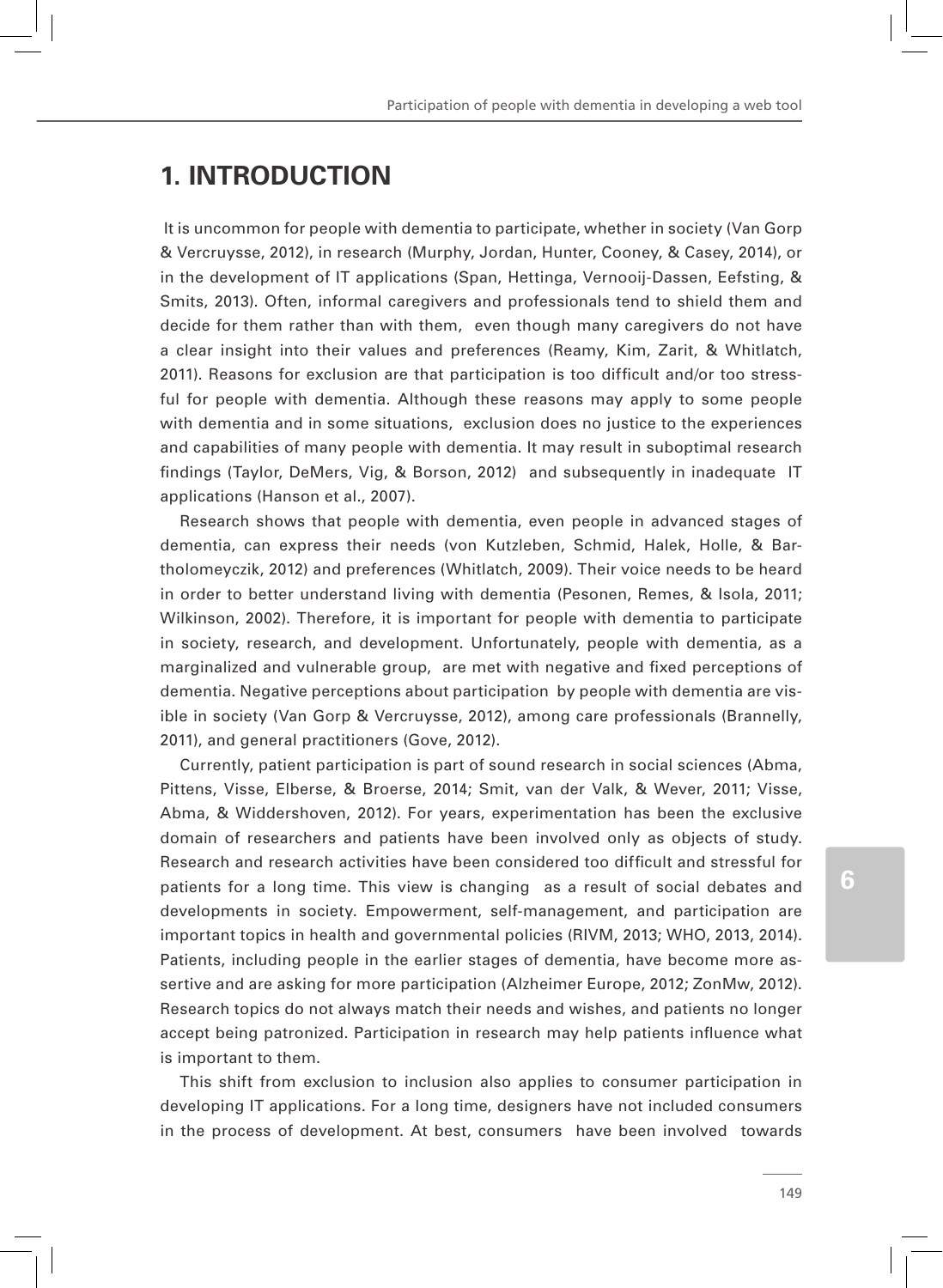#### Chapter 6

the end of the process to test new applications. As a consequence, IT applications have not fulfilled consumer needs (van Kuijk, Christiaans, Kanis, & van Eijk, 2006). A recent review shows that involving people with dementia in IT development is a new phenomenon (Span et al., 2013). They are primarily involved as objects of study and sometimes as informants in a number of development phases, rather than in all. Involvement of people with dementia in all of the development phases might lead to IT applications that are more user-friendly and better suited to their needs (Span et al., 2013).

People can participate in various ways. In 1969, Arnstein (1969) developed the participation ladder, a well-known model that describes the roles that consumers can play in society. The participation ladder is often used in domains such as national and local policy-making (Cromwijk, Lucassen, Winsemius, M., & Sok, 2010), in health care for patient participation in research (Abma & Broerse, 2007; Abma et al., 2014), and in child participation (Hart, 1992). Despite the various participation models, there is currently no valid participation measure (Tritter & McCallum, 2006; Visse et al., 2012). Researchers consider this an omission. As a result, discussions often focus on what is described as 'the snakes and ladders': the pros and cons of participation, with the vertical representation of the ladder suggesting that higher levels of consumer and patient participation are better (Tritter & McCallum, 2006; van Staa, 2009).

To facilitate shared decision-making in the care networks of people with dementia, an interactive web tool, the *DecideGuide*, was developed (Span et al., 2014a; 2014b). Shared decision-making is an approach that facilitates the involvement of patients in making medical decisions together with their clinicians (Elwyn, Edwards, & Kinnersley, 1999; Elwyn et al., 2010). Shared decision-making increases patient autonomy and satisfaction with the overall decisions (von Kutzleben et al., 2012). The *Decide-Guide* supports the complex process of making shared decisions for crucial aspects of life with multiple people whose capacities and interests differ. This tool can be used by people with dementia, by their informal caregivers, and by case managers, and all of them were involved in developing it. As people with dementia are the most vulnerable target group, easily overruled by others and often neglected, this study focuses on the ways they co-operated. So far, research has not provided an insight into which elements of participation models are feasible for people with dementia in IT development. Therefore, the aim of this study was to critically describe the ways in which people with dementia participated in developing the *DecideGuide*. The main research questions of this study are: (1) in which ways did people with dementia participate in developing the *DecideGuide*, an interactive web tool to facilitate shared decision-making in dementia-care networks (phases and roles) and (2) what is the impact of their participation (on the tool and on themselves)?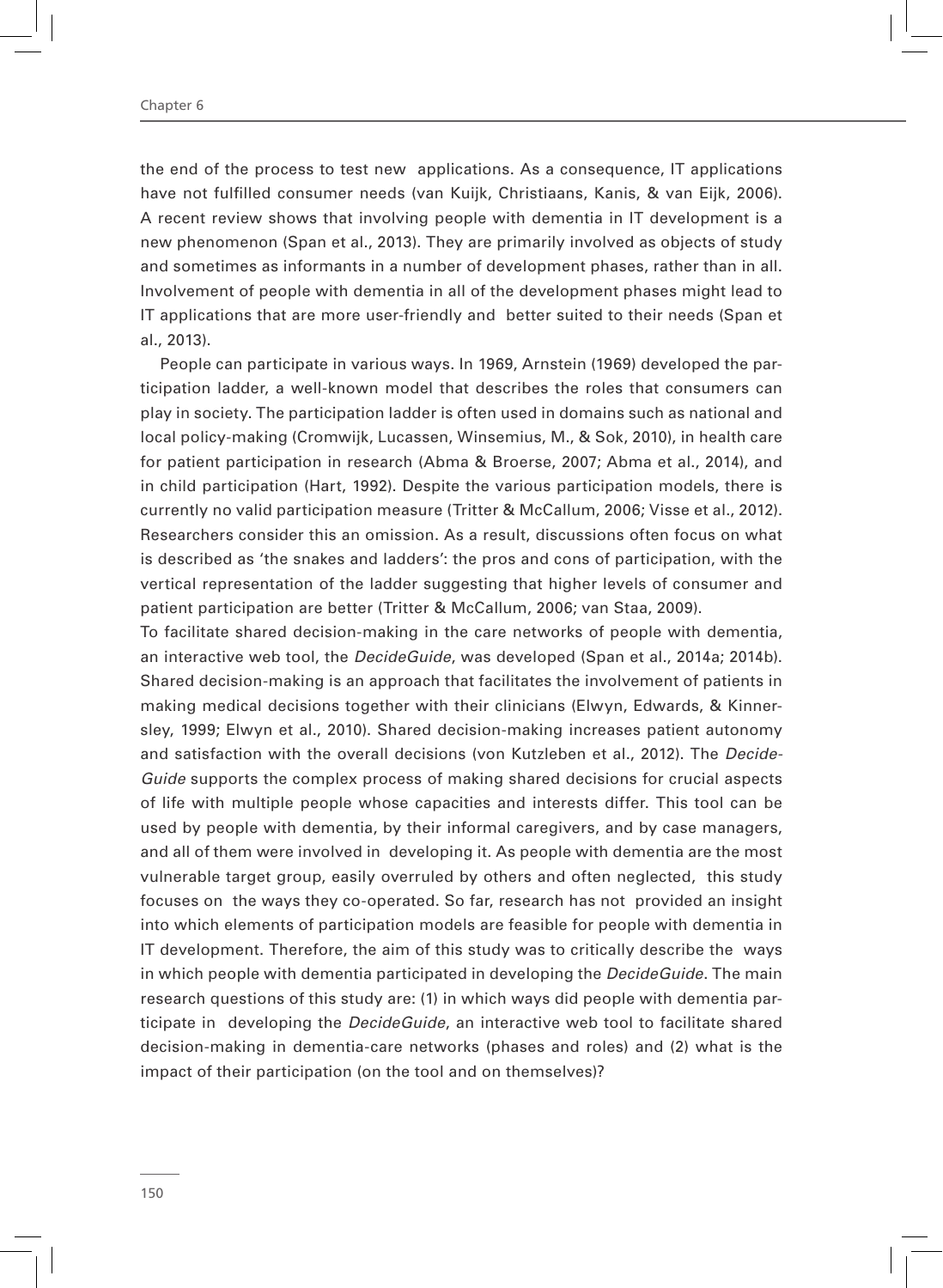## **2. MATERIALS AND METHODS**

#### **2.1 Study design: a case study**

In order to capture all details of an individual or of a small group of individuals within a real-life context, an explanatory case study design was used (Kohlbacher, 2006; Yin, 2014). The process of developing the *DecideGuide* was studied while focusing on the participation of people with dementia. For this purpose, a secondary analysis of existing data of a rich and varied nature (i.e., transcripts of semi-structured interviews and focus groups, field notes, observational records, and a log book) was used (Heaton, 2004; Hinds, Vogel, & Clarke-Steffen, 1997). These data were collected by the principal researcher assisted by other researchers of the team developing the *DecideGuide.* 

#### **2.2 The case**

The *DecideGuide*, a responsive web tool for supporting shared decision-making in a dementia context, was developed and refined in four iterations (Fig. 1) on the basis of feedback from intended users: people with dementia, informal caregivers, and case managers. The design principles of the *DecideGuide* are threefold. First, we aimed for transparency in order to reduce feelings of suspicion that people with dementia, due to the disease, often harbour (Murphy & Oliver, 2013). Second, we aimed for open communication and information to ensure that all network members share the same information. The third aim was to give a voice to people with dementia as their opinion is often neglected (Savitch & Zaphiris, 2006). The *DecideGuide* incorporates perspectives from three user groups: those of people with dementia, their informal caregivers, and their case managers. The *DecideGuide* has three functionalities. The first functionality, a *Chat,* supports transparency and enables users to communicate with each other online. The second functionality, *Deciding together,* guides decision-making step-by-step and supports information exchange within the network. The third functionality, *Individual opinion,* enables users to give their individual opinions about dementia-related topics and their own circumstances. It is specifically designed to give a voice to the person with dementia. The *DecideGuide* is a safe and shielded web tool, and it is available for tablets, laptops, and computers. The case manager, the person with dementia, and the informal caregivers discuss whether using the *DecideGuide* would suit the person. All participants (person with dementia, informal caregiver, and case manager) have an individual login and use the tool of their own accord or after an alert by the case manager (Span et al., 2014b).

Two instruction manuals were produced for the *DecideGuide.* The manual for case managers explains the buttons and describes shared decision-making principles and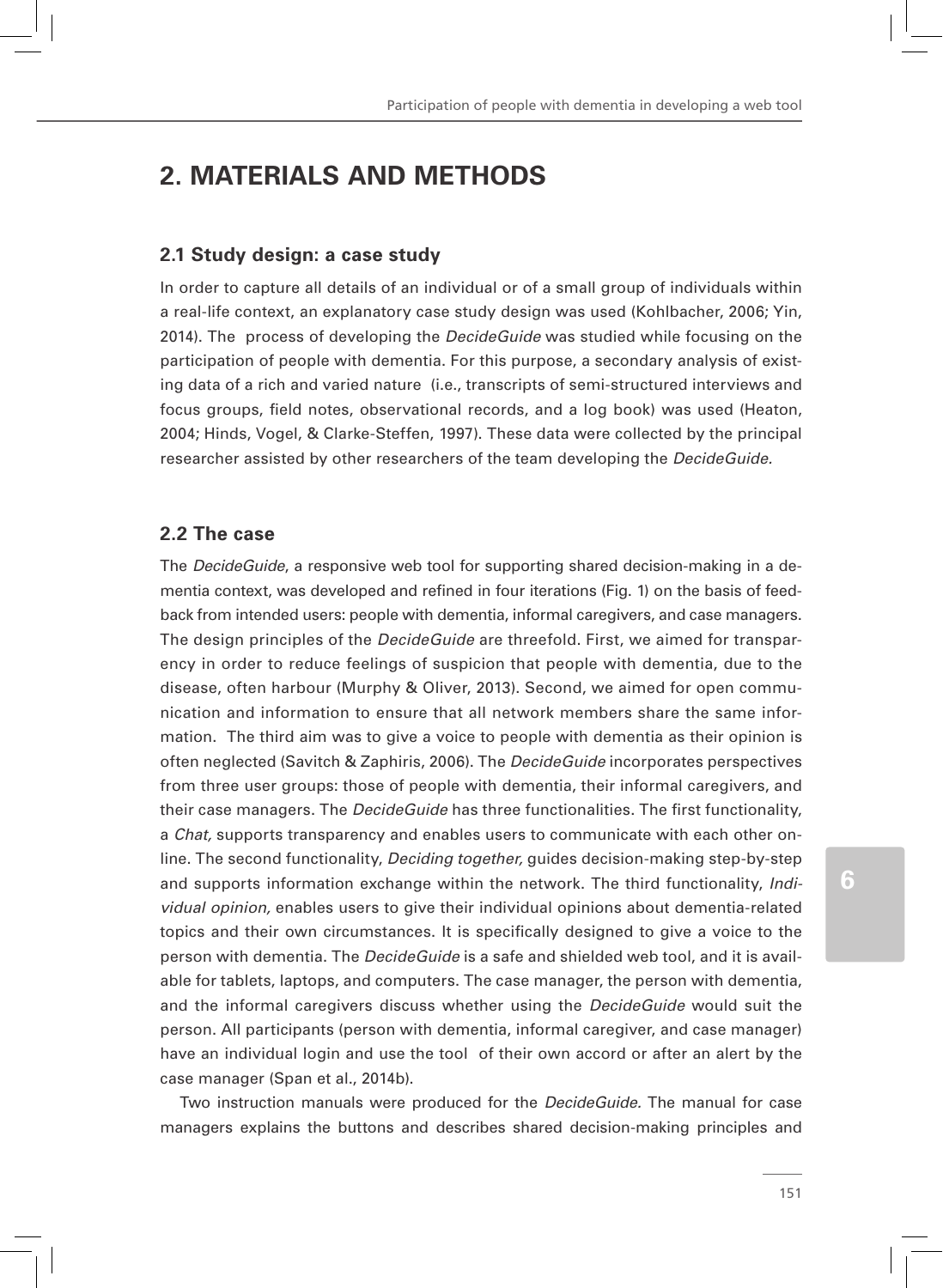

steps, and how these principles and steps are incorporated into the *DecideGuide.* The manual for people with dementia and informal caregivers provides a short overview of shared decision-making principles and explains the buttons with screenshots of the *DecideGuide.* The wording in this manual was simplified, and the font size was enlarged.

#### **2.3 Recruitment of participants**

People with mild to moderate dementia were recruited in three different ways: by case managers, by contacts in nursing homes and day-care centers, and on the website of the Dutch Alzheimer's Association. Inclusion criteria were: a diagnosis of any form of dementia and the ability to participate in an interview, a focus group session, a usability test, or a field study. This ability corresponds with a score of 2 to 4 on Reisberg's Global Deterioration Scale, which excluded people with severe dementia (Reisberg, Ferris, de Leon, & Crook, 1982). The exclusion criteria were: no diagnosis of any form of dementia and the inability to participate in one of the activities just mentioned. We aimed for diversity of characteristics with regard to subtype diagnosis, gender, age, marital status, and socio-economic status. This was discussed with the referrers, case managers and other professionals, and they were instructed to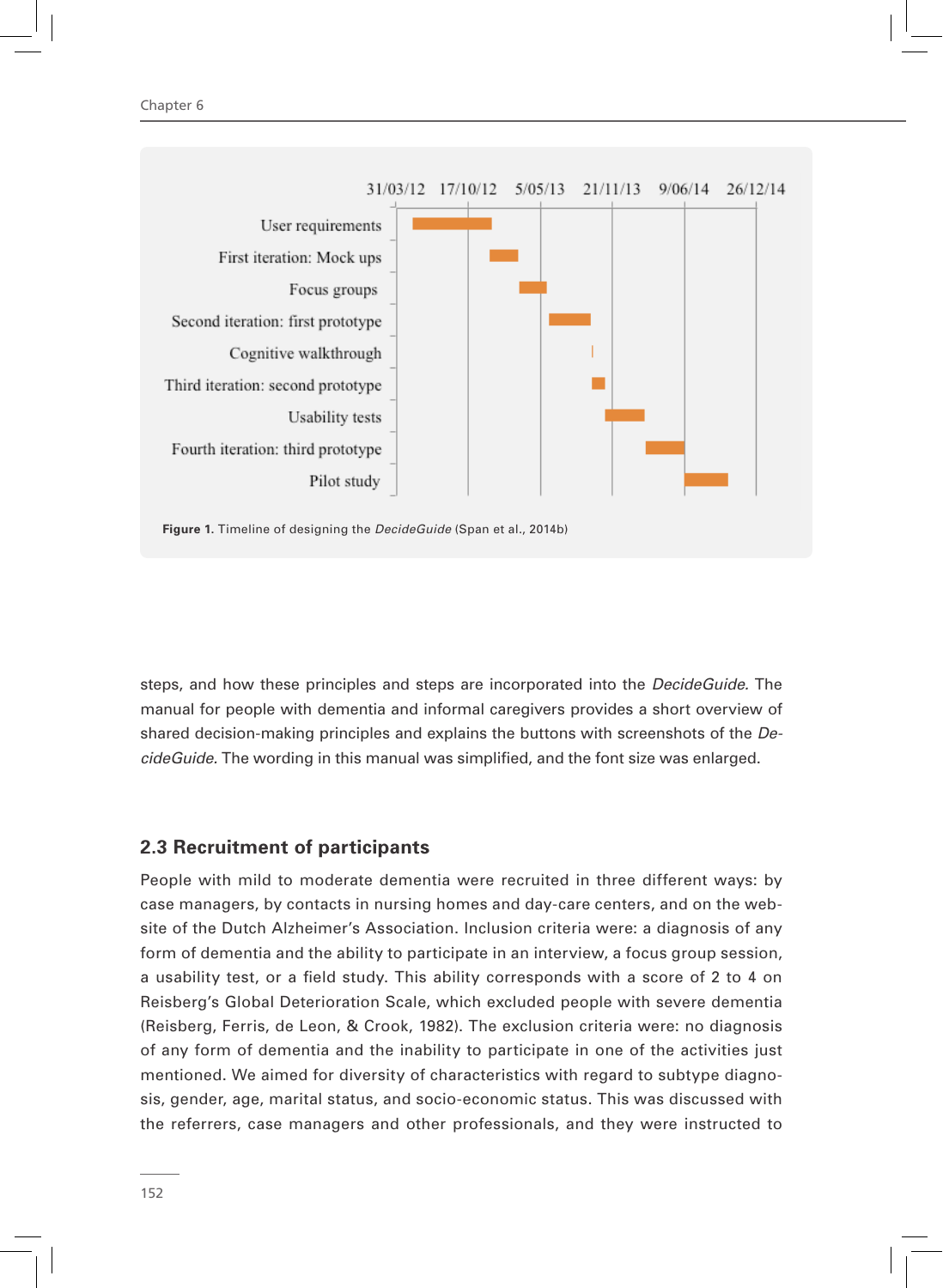recruit a variety of participants so that the diversity characteristics were met. These characteristics were checked by researchers when they first met with the people with dementia recruited. If necessary informal caregivers gave additional information.

#### **2.4 Data collection**

For this case study, transcripts and memos of semi-structured interviews and focus groups, field notes of observations from usability tests, and logbooks kept during the development were used. Data triangulation was used to strengthen the validity of the findings. This rigor was enhanced by a step-by-step approach, in which participants checked findings from a prior step during the next (e.g., findings from interviews were confirmed in focus group interviews). Furthermore, the data were compared to other data available (e.g., video recordings of usability tests were screened to see whether they matched audio recordings and observations). All steps were discussed within the research group.

Prior to the actual designing a systematic literature search was conducted to gain an understanding of how people with dementia could be involved in the process of developing supportive IT applications. The search was executed up to July 2011 with no restriction of date and in all languages using Cochrane Library, PubMED, PsychInfo, EMBASE, and CINAHL. Inclusion criteria were: publications had to address a development process of an IT application and people with dementia had to be involved.

To determine the content of the interactive web tool, the needs and preferences of people with dementia were identified. To participate, people with dementia were required to be able to converse with a researcher. Consecutively, 23 semi-structured individual interviews and two separate focus group interviews with people with dementia were conducted. The semi-structured interviews aimed to identify some of the difficulties and decisions that people with dementia face. The interviews lasted 30 to 60 minutes; they were audiotaped and transcribed verbatim. The interview topics included decision-making elements such as values, problems experienced, decisions, personal considerations and preferences, involvement in decision-making, and the ways in which people with dementia were involved in decision-making.

Next, the interview results were checked in two focus groups. One group consisted of four persons with dementia, the other of five. Both groups attended a day-care center. Two researchers moderated the focus group interviews, which lasted 1 to 1.5 hours each. The principal researcher led the focus groups and used an interview protocol to direct the discussion. The second researcher assisted the principal researcher.

Based on the results of the semi-structured interviews and the focus group interviews, a mock-up (a paper-based prototype) of the *DecideGuide* was developed.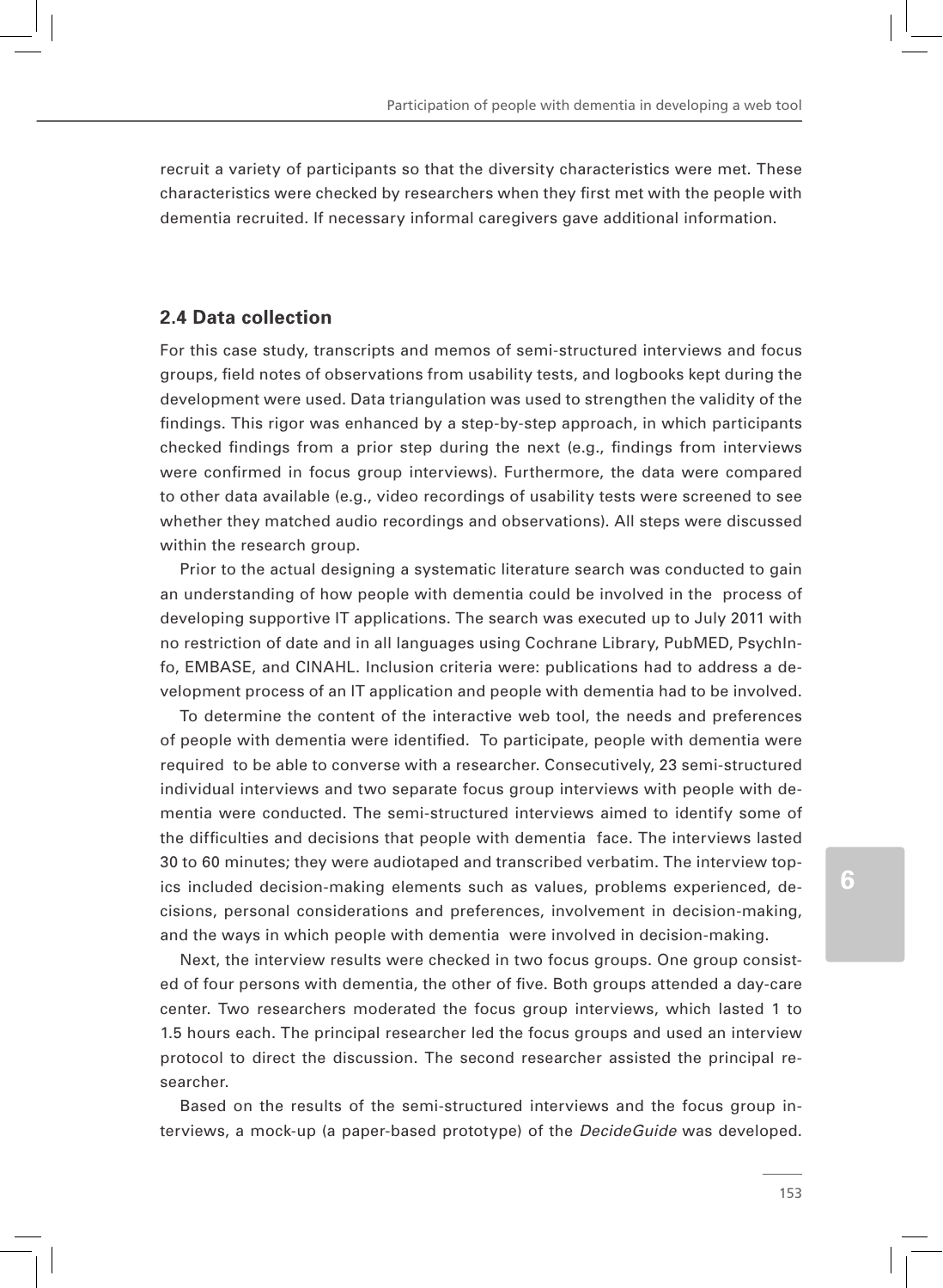#### Chapter 6

The mock-up was presented in two additional focus group sessions with people with dementia for feedback on content and design. One of these groups consisted of six participants , the other of four, all attending a day-care center. The mock-up of the *DecideGuide* included 11 sketches that were all presented in the focus group of six. Based on the feedback of this focus group session, 6 sketches were presented to the focus group of four. Both focus group sessions lasted 1 to 2 hours. The principal researcher and a designer moderated them. The second of these sessions was audio-taped and transcribed verbatim. The six people participating in the first focus group initially agreed to recording the session, but preferred not to be recorded when the session started. They felt they could speak more freely without being recorded. That is why only field notes were made at this session. With the feedback gathered in these focus group sessions, an interactive prototype of the *DecideGuide* was developed, tested by researchers in a cognitive walkthrough, and subsequently adapted for usage in usability tests.

Next, after older adults had tested the *DecideGuide* for the perspective of people with dementia, individual usability tests were conducted with people with dementia. Three community-dwelling people with dementia (Reisberg score: 2 – 4), recruited by participating case managers, tested the *DecideGuide* on a tablet at home. They did so individually without any coaching by informal caregivers. These sessions lasted between 30 and 60 minutes. The think-aloud method was used to identify thoughts and feelings of participants while using the prototype (Jaspers, Steen, Bos, & Geenen, 2004). During these individual usability tests, participants were asked to carry out tasks in the interactive prototype of the *DecideGuide.* They were encouraged to comment on the design, content, and user-friendliness of the *DecideGuide*. The principal researcher moderated the usability tests and asked the participants to complete some tasks. Another researcher assisted and made field notes. The usability tests were video- and audio-taped and field notes were taken. Utilizing the participants' feedback on the usability tests, a final prototype was developed and used in a field study.

Four people with dementia and their care networks (19 participants in total) took part in a 5-month field study to test the *DecideGuide* in their daily lives. This study started with a small sample of participants because researchers were looking for exploratory evaluations of the degree of its user-friendliness, of participants' contentment with the tool, and of how they valued the tool for decision-making. They worked with the *DecideGuide* on a daily basis on an iPad for 5 months. Participants were recruited via case managers. Several home visits preceded the actual participation. During the first visit, the principal researcher explained about the research and its aims, and then asked the person with dementia for consent. A case manager accompanied the principal researcher on the second visit. The people with dementia were asked for their written consent and then instructed about how to use the *DecideGuide*  on an iPad. The researcher explained things and participants were given a hardcopy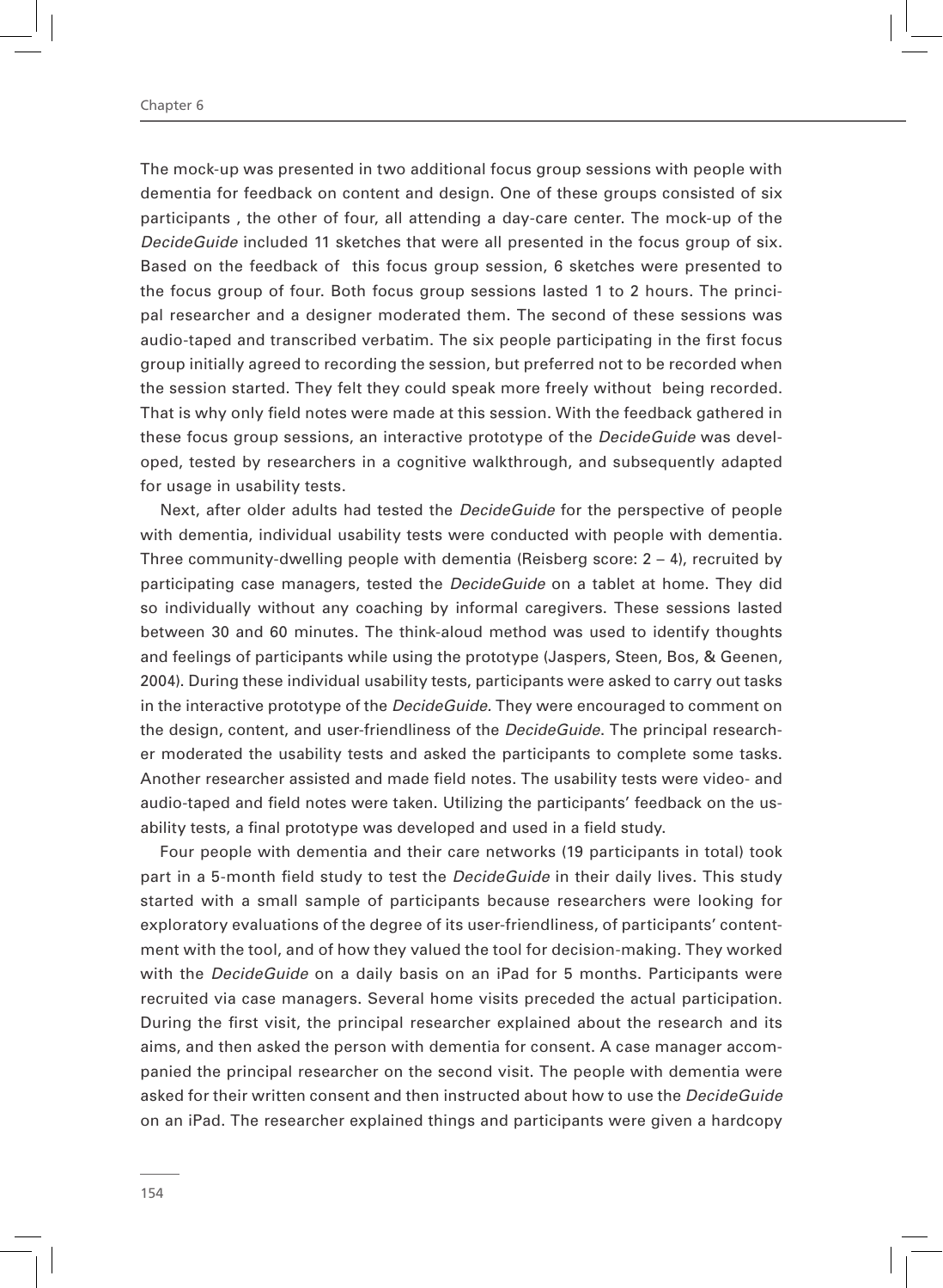instruction manual. These visits were also used to get acquainted, and small talk was an important icebreaker. After these two visits the case managers visited the person with dementia again to discuss the first times the tool was used, to see whether there were any problems, and to re-explain the tool.

Participants' networks consisted of 3 to 6 people. Structured interviews took place with network members at the beginning, in the middle, and at the end of the fivemonth period of participation. Moreover, the case managers' home visits were observed by the researchers.

#### **2.5 Analysis**

Content analysis was used for the primary analyses (Bryman, 2008). To determine the content of the *DecideGuide* the transcripts were coded focusing on problems encountered and decisions made. These codes were clustered using Affinity Diagramming (Beyer & Holzblatt, 2010). In designing the *DecideGuide*, framework analysis was used (Lacey & Luff, 2009; Ritchie & Spencer, 1994) to analyze the quality of the design in terms of system, content, and service. The data of the field study were analyzed using content analysis.

A secondary analysis of the data was conducted for this study (Heaton, 2004; Hinds et al., 1997). To address research question 1, about the ways in which people with dementia participated in the design process, the five stages of Ritchie and Spencer's framework analysis were used (Ritchie & Spencer, 1994). These stages are: reading and re-reading to familiarize ourselves with the data, identifying a thematic framework (identified themes showed similarities with existing frameworks), indexing (coding within the thematic framework), charting (rearranging the thematic framework if necessary), and mapping and interpretation (explanation of the findings) (Lacey & Luff, 2009). A framework was used to evaluate the phases of development and the roles connected. This framework was twofold, containing elements from both the Center for eHealth Research and Disease Management (CeHRes) roadmap for the phases of involvement of people with dementia (Van Gemert-Pijnen et al., 2011), and Abma's patient participation ladder (Abma et al., 2014) for the roles of people with dementia. This 'phase and role framework' was applied to the methods used and the data gathered were put in.

To address research question 2, the impact of dementia patients participating in the development of the interactive tool, the data were content-analyzed by reading and re-reading the transcripts while focusing on the impact of participation on the tool and on the people with dementia themselves (Kohlbacher, 2006). The codes that originated from the data were clustered using Affinity Diagramming (Beyer & Holzblatt, 2010).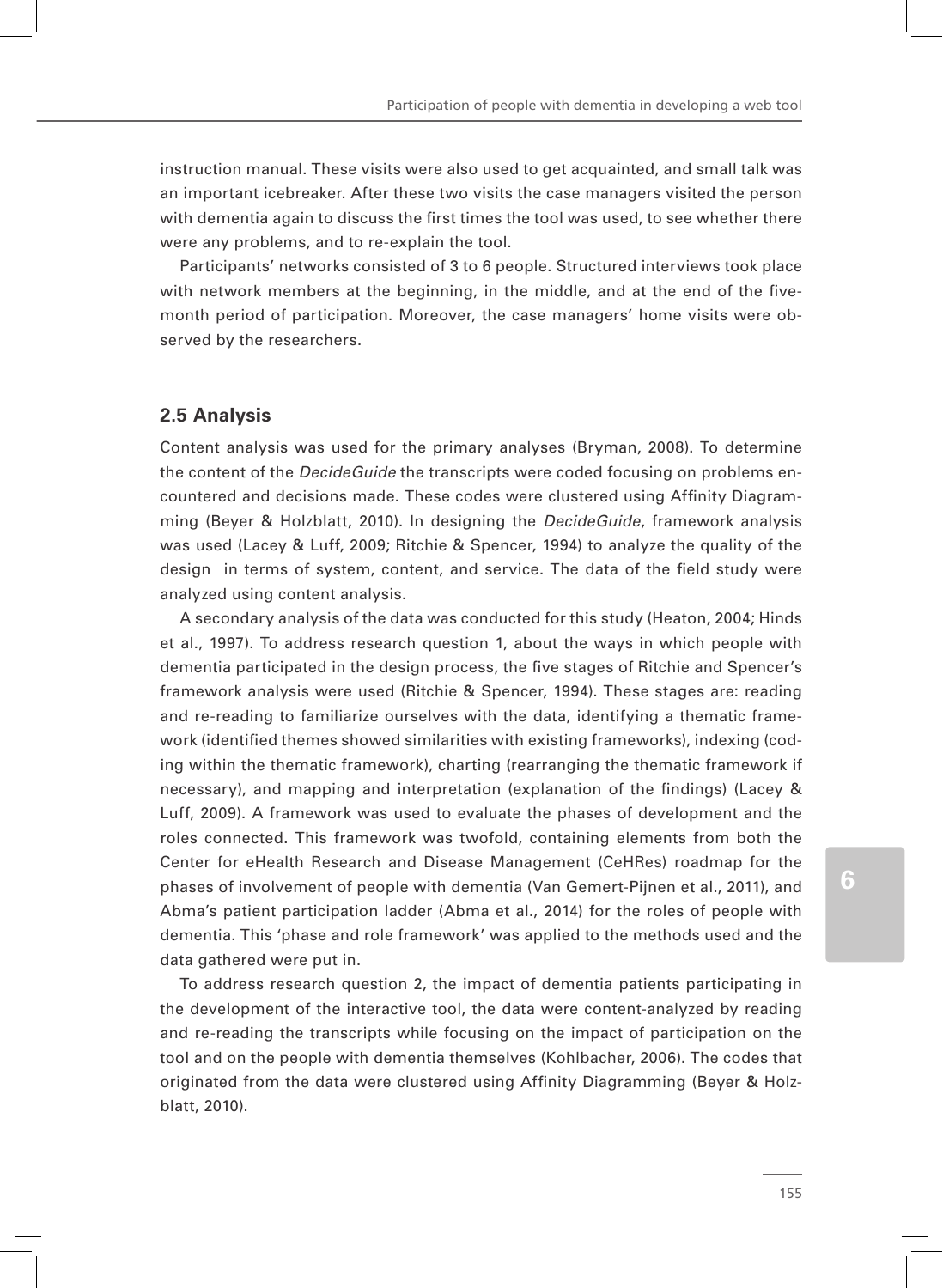#### 2.5.1 CeHRes roadmap

The CeHRes roadmap is an approach that connects a human-centered design with eHealth business modeling and emphasizes the importance of involving all of those concerned to develop sustainable innovations (Van Gemert-Pijnen et al., 2011). The roadmap aids developers in structurally integrating IT applications and health care, and it involves participants in all phases of the development. The CeHRes roadmap has five phases:

1. The *contextual inquiry phase,* in which information is gathered from the environment where the technology will be implemented.

2. The *value specification phase,* which defines user requirements based on participants' values.

3. The *design phase*, which translates values and user requirements into technical specifications and requirements for communicative and lucid prototypes to facilitate participants' feedback.

4. The *operationalization phase,* which implements the technology in practice.

5. The *summative evaluation phase,* which determines the effects of the technology on behavior, health, and organization. Since the *DecideGuide* is still being developed, this phase does not apply to the case study explored in this paper.

#### 2.5.2 Patient participation ladder

Abma's patient participation ladder (Abma et al., 2014) distinguishes six gradations of participation in research:

1. The *research subject*: the minimum form of participation, in which patients undergo an experiment or are represented by patient organizations.

2. The *informant*: the patient is seen as the primary object of study and provides information by answering researcher's questions.

3. The *advisor*: the patient gives advice on aspects of research and reflects on findings.

4. The *referent or reviewer*: the patient examines and assesses research proposals and publications.

5. The *co*-*researcher*: the patient for example interviews respondents.

6. The *driving force*: the highest degree of participation, which enables patient organizations to determine the research agenda.

#### **2.6 Ethical considerations**

The institutional review board of the regional ethics committee of Isala Clinics gave written approval for the study (number: 10.11113). Special attention was paid to the informed consent of people with dementia to be sure of their voluntarily participa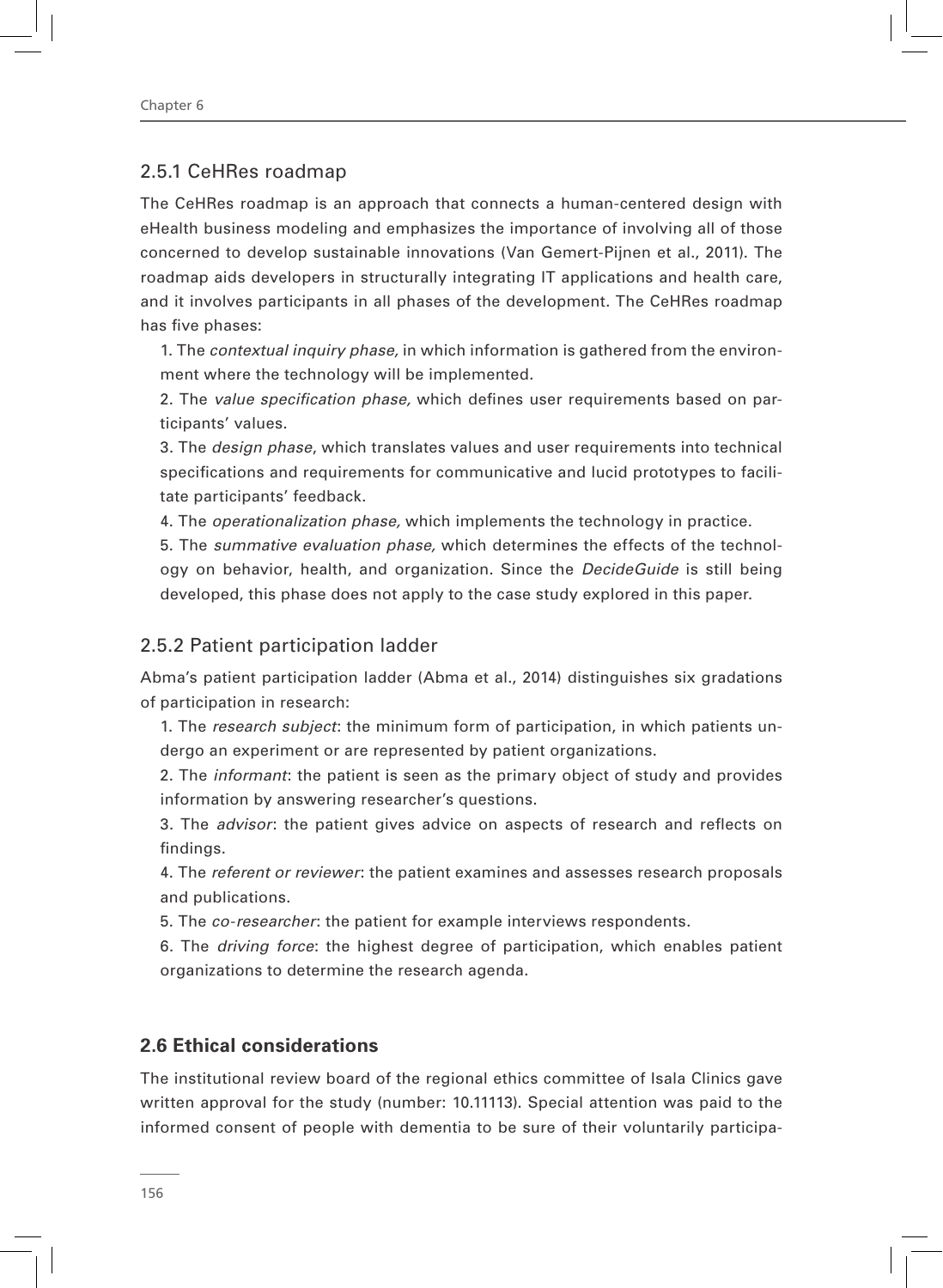tion. This included investing in their ongoing consent (Murphy et al., 2014). People with dementia received written and oral information about the research activity, and were asked for their initial consent. Their agreement was checked before the research activity started. Researchers took time for social conversations to get to know the person with dementia and ended them with positive affirmations about the value of their contribution. The researchers took care to pay attention to any signs, verbal or non-verbal, of restlessness and discomfort. Participants were given ample opportunity to quit in those cases.

## **3. RESULTS**

This section starts with participant characteristics (Table 1). Next, this section for each development phase of the *DecideGuide* describes the role of the people with dementia, and the impact of their involvement in its development. Table 2 provides a brief overview of the roles the people with dementia played in each development phase.

#### **3.1 Participants' characteristics**

For the semi-structured interviews to identify user requirements, 30 people with dementia and their care networks were reached of whom 23 consented to participate. Stress experienced by people with dementia and the burden of informal caregivers were the main reasons to refuse participation in one of the research activities. There were no drop outs after people with dementia decided to take part in an activity.

For the two focus groups to determine and check user requirements, 15 people with dementia were reached in two day-care center groups in the same region. Nine of them consented to participate. The other six doubted to consent. Due to their doubts they were excluded. No participants withdrew from these focus groups.

For the two focus group sessions to determine the design, 20 people with dementia in two day-care centers were contacted, one in a rural and one in an urban environment. Twelve of them consented to participate, the prime reason for refusal being the hesitation to participate. Four people with dementia dropped out in the urban focus group session because they did not like the activity and quit.

For the usability tests three people with dementia were contacted, who all consented to participate. Nobody refused.

For the field study, six people with dementia and their care networks were ap-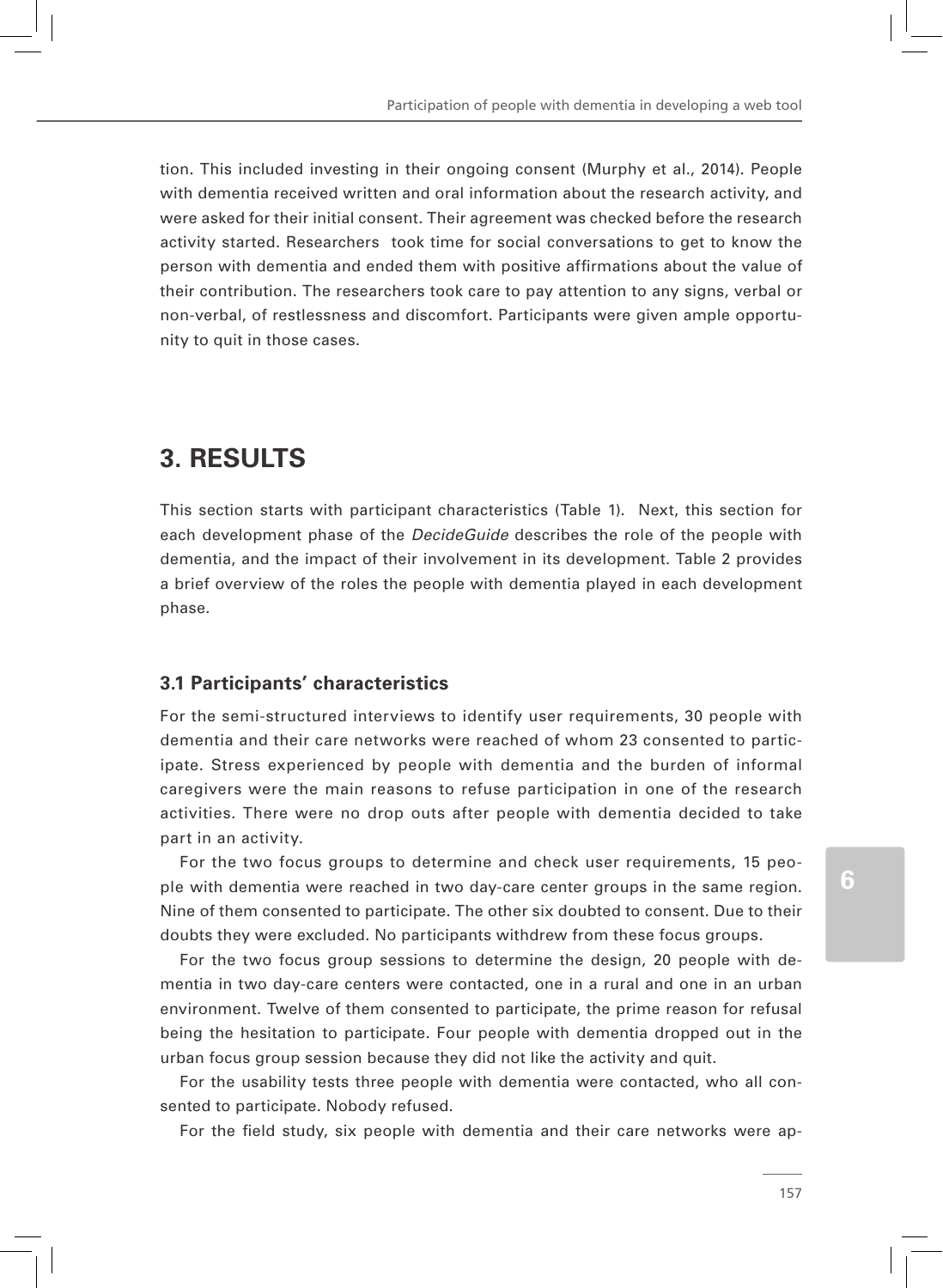proached. All of them consented to participate. Four people with dementia and their care networks completed their participation. Two people with dementia and their care networks dropped out. One of them stopped participating quite soon because a daughter decided that her parent was unable to continue as this would be too difficult. The second person dropped out owing to deterioration to such an extent that relocation was necessary, which increased the spouse's burden.

#### **3.2 Research question 1: participation of people with dementia in developing the** *DecideGuide*

Table 2 provides a brief overview of the ways in which people with dementia were involved in developing the *DecideGuide*.

#### *Contextual inquiry phase - research subject*

In this first phase of the CeHRes roadmap, information needed is gathered from the environment where the technology will be implemented. Information that is relevant for this phase bears on problems and needs in care and the identification of important stakeholders. Activities include a literature review and consulting stakeholders e.g. (Stirling et al., 2012).

Developing the *DecideGuide* project was the result of consultations with representatives of patient organizations (Dutch Alzheimer's Association) and professionals working with people with dementia. (Smits & Jukema, 2010). In these consultations representatives and professionals were questioned about what problems needed to be addressed in decision-making in the context of dementia. The most urgent needs expressed were to increase involvement of people with dementia in decision-making about their own situation in order to reach shared decisions and to facilitate and equip professionals with tools supporting shared decision-making in the dementia context.

The actual development of the *DecideGuide* started with the systematic literature review. This resulted in insight into how people with dementia were involved in the development of supportive IT applications (Span et al., 2013). From 893 potentially relevant publications 26 met the inclusion criteria. Exclusion mainly concerned the lack of actual involvement of people with dementia, and/or the absence of a development process, and/or the application not being an IT tool. The results of this review suggest that involving people with dementia in developing supportive IT applications is a fairly recent phenomenon. If people with dementia were involved it was mainly in the first phase and the testing phase rather than in the overall development. Furthermore, the results suggest that people with dementia can provide useful feedback and recommendations to researchers and that their involvement could lead to valuable and user-friendly IT applications.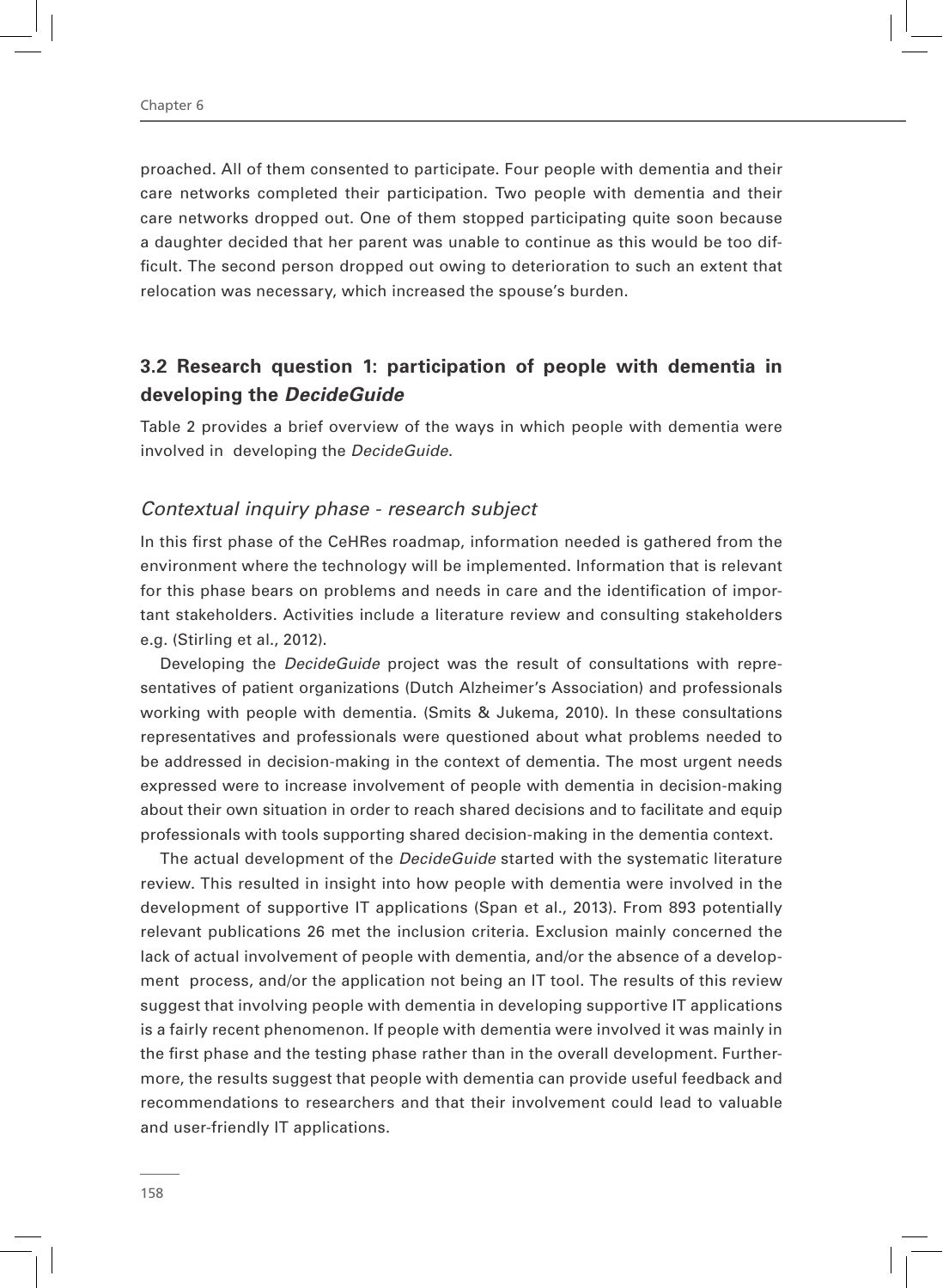During this first phase of the CeHRes roadmap, the actual participation of people with dementia was minimal as they were represented by patient organizations. People with dementia were indirectly involved in the process, rather than directly. This matches the role of research subject in Abma's patient participation ladder, as the role is characterized by minimum participation. Patients are especially represented by a patient organization, which e.g., gathers scientific knowledge and makes it accessible, and which mediates between researchers and patients about participation in research.

#### *Value specification phase – informant*

In the value specification phase the stakeholders' wishes for improvements in care and important values need to be identified and prioritized to define requirements. Stakeholders' needs can be identified using e.g., interviews and (multi-disciplinary) focus groups.

To identify user requirements for the *DecideGuide* researchers were looking for information from people with dementia (as intended final users) about their experiences with decision-making in their own situation. They started exploring this in semi-structured interviews. People with dementia were individually asked about the problems they experienced, decisions they made, their needs, and values. In focus group interviews people with dementia considered the findings of the interviews, gave additional information where appropriate, and were asked about what other needs and preferences an interactive web tool should address. Furthermore, they discussed the questions among themselves.

In summary, people with dementia participated actively in the value specification phase by answering researchers' questions and giving information doing so. This matches the role of informant on the patient participation ladder.

*'Interviewer: "Well, I think we should start. First of all, I am very curious how you are doing at this moment."*

*Respondent: "Yeah, well I can manage things, so to say. Yes, I sometimes forget things, but almost every day I go shopping. When I was 80, I got rid of my car. My daughter took it away. I think, well I will not do that anymore. That did not seem wise to me. Yes, and I walk every day to the grocery. That takes me more than an hour. Well, besides having to go shopping, I like to keep moving, I don't want to sit all the time watching television. So, that's what I also do. Well, that is a nice bonus, that you have the exercise."' (participant in interview)*

#### *Design phase – informant and advisor*

In the design phase, identified values and requirements are translated into technical specifications for communicative and lucid prototypes in order to enable the par**6**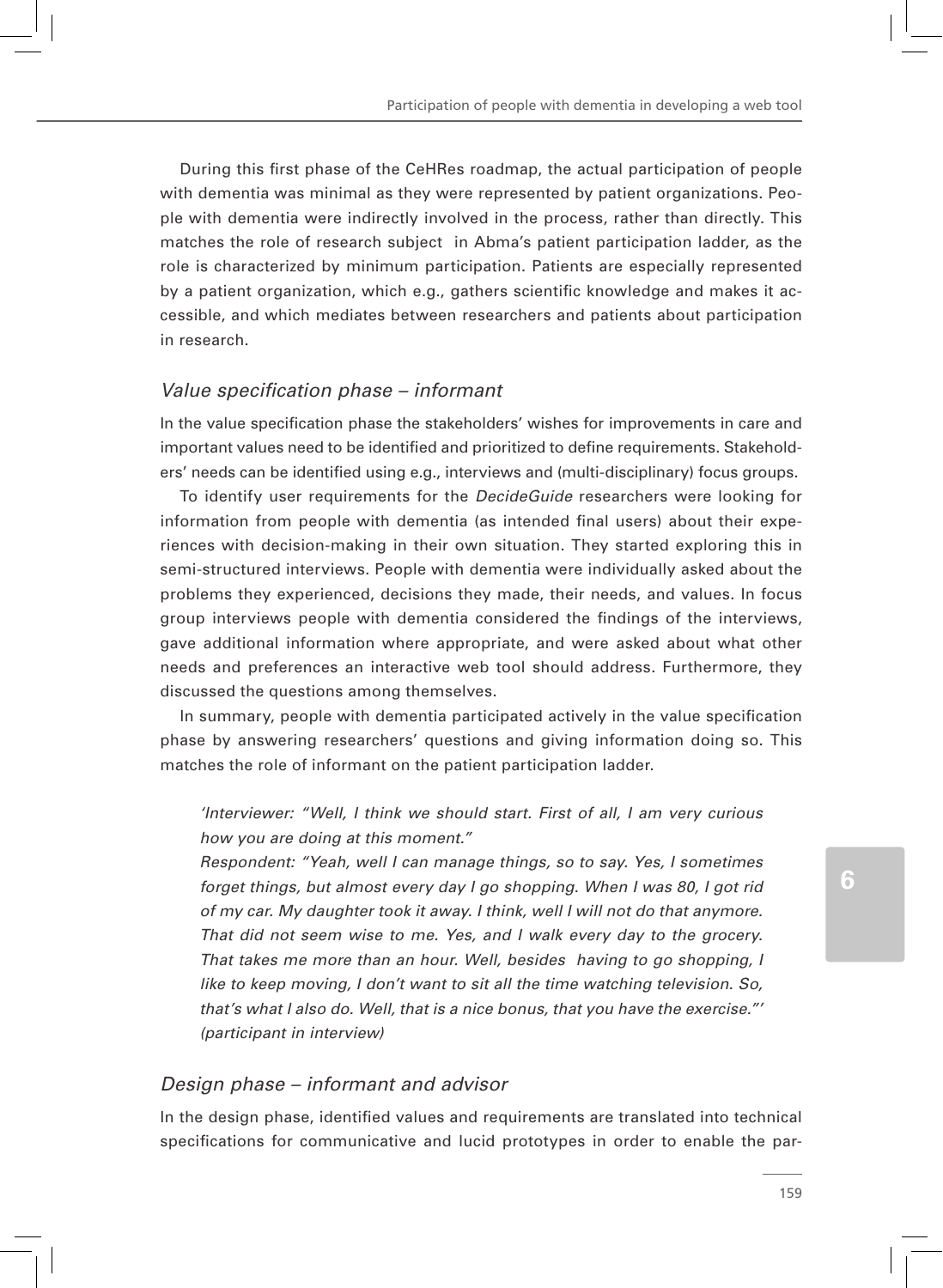Chapter 6

**Table 1.** Characteristics of participating people with dementia in the development of the *Decideguide*

|                                                                   | Characteristics of participating people with dementia |                         |                    |                       |  |  |  |  |  |  |
|-------------------------------------------------------------------|-------------------------------------------------------|-------------------------|--------------------|-----------------------|--|--|--|--|--|--|
| Participants in semi-structured interviews (n=23)                 |                                                       |                         |                    |                       |  |  |  |  |  |  |
| Gender                                                            | Age                                                   | Education <sup>a)</sup> | Type of dementiabl | <b>Marital status</b> |  |  |  |  |  |  |
| 8 Male                                                            | 62-89 ( $M = 80.4$ )                                  | 2 Low                   | 13 AD              | 13 Married            |  |  |  |  |  |  |
| 15 Female                                                         |                                                       | 14 Medium               | 3 VD               | 7 Widowed             |  |  |  |  |  |  |
|                                                                   |                                                       | 7 High                  | MCI/D<br>5         | 3 Single              |  |  |  |  |  |  |
|                                                                   |                                                       |                         | 1 PD               |                       |  |  |  |  |  |  |
|                                                                   |                                                       |                         | 1 LBD              |                       |  |  |  |  |  |  |
| Participants in focus group interviews at a day-care center (n=9) |                                                       |                         |                    |                       |  |  |  |  |  |  |
| Gender                                                            | Age                                                   | <b>Education</b> al     | Type of dementiabl | <b>Marital status</b> |  |  |  |  |  |  |
| 5 Male                                                            | 68-86 (M=79.2)                                        | 3 Low                   | 4 AD               | 5 Married             |  |  |  |  |  |  |
| 4 Female                                                          |                                                       | 4 Medium                | 1 VD               | 4 Widowed             |  |  |  |  |  |  |
|                                                                   |                                                       | 2 High                  | 1 FTD              |                       |  |  |  |  |  |  |
|                                                                   |                                                       |                         | 3 MCI/D            |                       |  |  |  |  |  |  |
| Participants in focus group sessions with mock-up (n=12)          |                                                       |                         |                    |                       |  |  |  |  |  |  |
| Gender                                                            | Age                                                   | <b>Educational</b>      | Type of dementiabl | <b>Marital status</b> |  |  |  |  |  |  |
| 8 Male                                                            | 68-85 (M=80.0)                                        | 0 Low                   | 3 AD               | 4 Married             |  |  |  |  |  |  |
| 4 Female                                                          |                                                       | 4 Medium                | 1 FTD              | 2 Widowed             |  |  |  |  |  |  |
|                                                                   |                                                       | 2 High                  | 2 MCI/D            | 6 Unknown             |  |  |  |  |  |  |
|                                                                   |                                                       | 6 Unknown               | 6 Unknown          |                       |  |  |  |  |  |  |
| Participants in usability tests (n=3)                             |                                                       |                         |                    |                       |  |  |  |  |  |  |
| Gender                                                            | Age                                                   | Education <sup>a)</sup> | Type of dementiabl | <b>Marital status</b> |  |  |  |  |  |  |
| 2 Male                                                            | 68-85 ( $M = 80.0$ )                                  | 0 Low                   | 3 AD               | 2 Married             |  |  |  |  |  |  |
| 1 Female                                                          |                                                       | 1 Medium                |                    | 1 Widowed             |  |  |  |  |  |  |
|                                                                   |                                                       | 2 High                  |                    |                       |  |  |  |  |  |  |
| Participants in field study (n=4)                                 |                                                       |                         |                    |                       |  |  |  |  |  |  |
| Gender                                                            | Age                                                   | <b>Educational</b>      | Type of dementiabl | <b>Marital status</b> |  |  |  |  |  |  |
| 3 Male                                                            | $72-82$ (M=77.5)                                      | 1 Low                   | 2 AD               | 4 Married             |  |  |  |  |  |  |
| 1 Female                                                          |                                                       | 1 Medium                | 1 VD               |                       |  |  |  |  |  |  |
|                                                                   |                                                       | 2 High                  | 1 LBD              |                       |  |  |  |  |  |  |

a) Low: primary/secondary school graduate; medium: high school graduate; high: college graduate. b) AD= Alzheimer's Disease; VD= Vascular Dementia; FTD= Fronto Temporal Dementia; MCI/D= Mild Cognitive Impairment/Dementia; LBD= Lewy Body Disease; PD= Pick Disease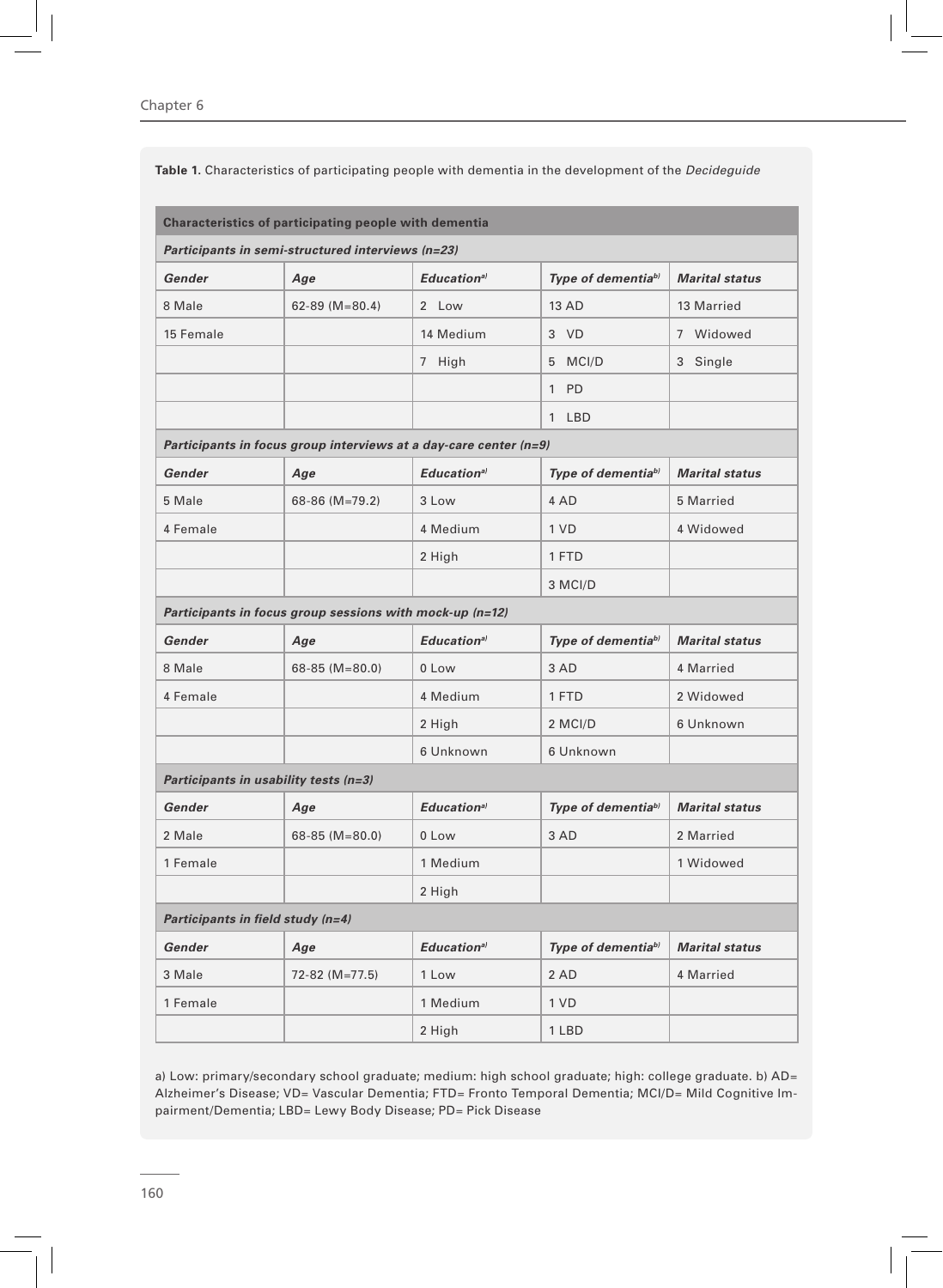| <b>Phases of</b><br>the CeHRes<br>roadmap | <b>Methods</b><br>used for the<br><b>DecideGuide</b>                | Roles of involvement (individual level) in Abma's participation<br>ladder |                  |          |          |                  |                      |  |
|-------------------------------------------|---------------------------------------------------------------------|---------------------------------------------------------------------------|------------------|----------|----------|------------------|----------------------|--|
|                                           |                                                                     | Research<br>subject                                                       | $Infor-$<br>mant | Advisor  | Referent | Inter-<br>viewer | $Co-re-$<br>searcher |  |
| Contextual<br>inquiry                     | Consultation<br>of patient<br>organizations<br>Systematic<br>review | X                                                                         |                  |          |          |                  |                      |  |
| Value specifi-<br>cation                  | Interviews<br>Focus groups                                          |                                                                           | $\times$         |          |          |                  |                      |  |
| Design                                    | Focus groups<br>Usability tests                                     |                                                                           | $\times$         | $\times$ |          |                  |                      |  |
| Operational-<br>ization                   | Field study:<br>interviews,<br>observations                         |                                                                           | $\times$         | $\times$ |          |                  |                      |  |
| Summative<br>evaluation                   |                                                                     |                                                                           |                  |          |          |                  |                      |  |

#### **Table 2.** Participation of people with dementia in developing the *DecideGuide.* (phases and roles)

 $CeHRes = Center for eHealth Research and Disease Management; X = participation$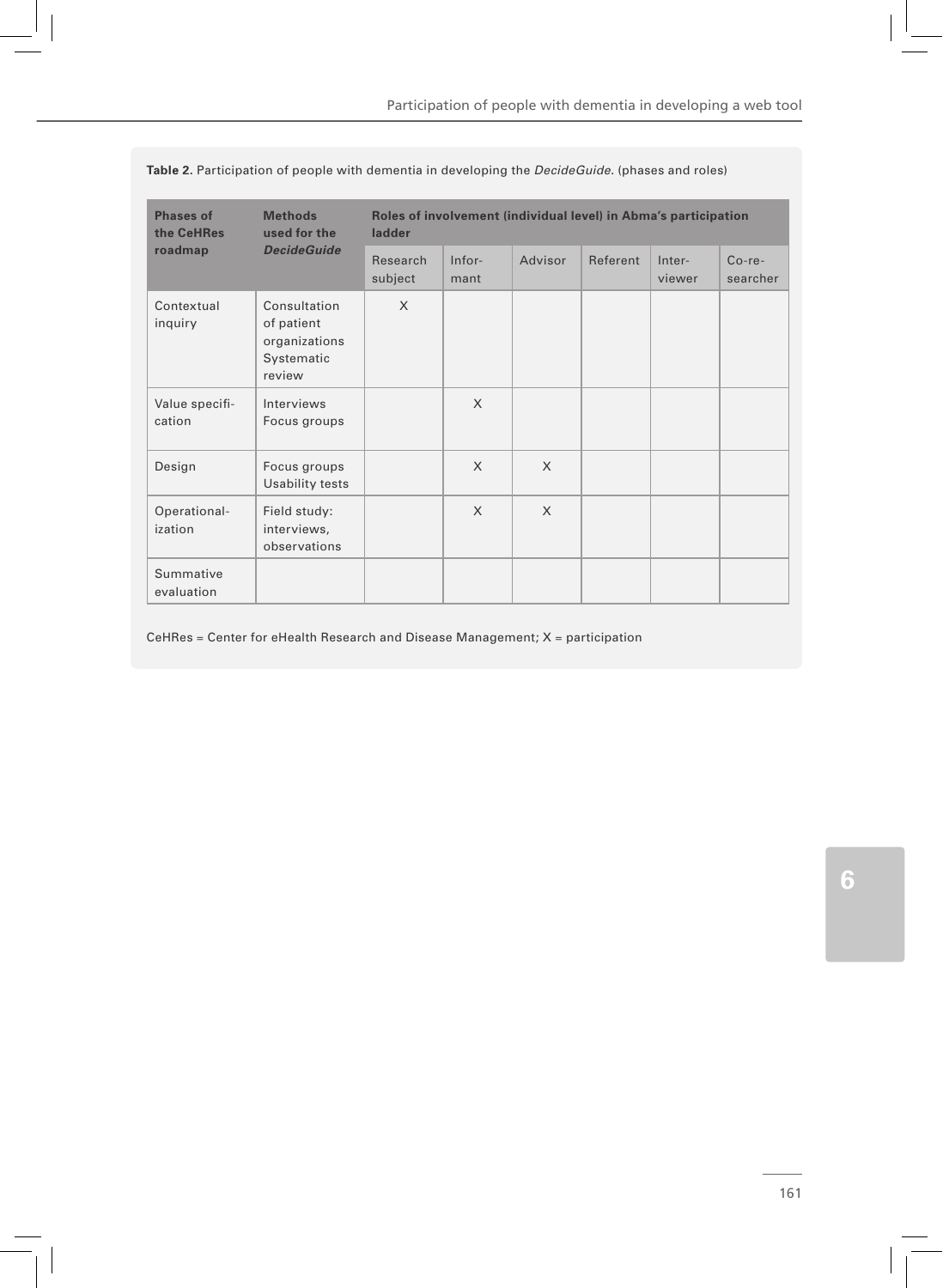ticipants to give feedback. Prototyping, cognitive walkthrough and usability tests support research activities in this phase.

The paper prototype that was developed on the basis of the user requirements was presented in focus group sessions to people with dementia. They were asked to comment on the sketches in general ('What is your first impression'), on the content ('Do you think that what this tool offers is relevant?' and 'Could this tool be helpful in making decisions?'), on its user-friendliness ('How easy is it to use the tool?'), and on the design and its attractiveness ('What do you think of what the tool looks like?'). In the second series of focus group sessions, the participants were asked to comment on the feedback of the first focus groups as well. During the usability tests, the participants were asked to complete tasks (e.g., log in with user name and password, send a message, respond to a message, fill in a questionnaire) and openly express what they were thinking. However, they were obviously not used to doing this. The researchers had to provide almost constant encouragement to get consistent verbal reactions.

People with dementia were fully able to provide researchers with comments on the sketches. The comments concerned the wording, use of color, amount of information, and the attractiveness. Furthermore, they provided them with advice asked and unasked for about improvements of the prototype. During the usability tests people with dementia performed the tasks well. They managed one task (sending and responding to messages) better than participants without dementia.

To conclude, in the design phase people with dementia not only answered researchers' questions, but, by giving comments and advice on the mock-up and the interactive prototype, people with dementia were more than information providers. They participated more actively by reflecting on findings in a way that matches the role of advisor on the patient participation ladder.

*"Good afternoon madam…sounds so official. Please, more informal: e.g., Hello (first name)…." (participant in focus group session with mock-up)*

#### *Operationalization phase – information provider and advisor*

In the operationalization phase, the technology is implemented in practice. This phase refers to the planning of actions and means, dissemination, adoption, and incorporation of the technology. Research activities in this phase are e.g. training and education to enable the use of the technology.

People with dementia and their care network members used the *Decideguide* in their daily lives. They received a written manual to support the use of the *Decide-Guide*. They answered the questions of the structured interviews at  $T_{0}$ ,  $T_{1}$ , and  $T_{2}$ Furthermore, they commented on the *DecideGuide* and its use during the field study. People with dementia appreciated the manual, but when problems occurred they phoned the researchers.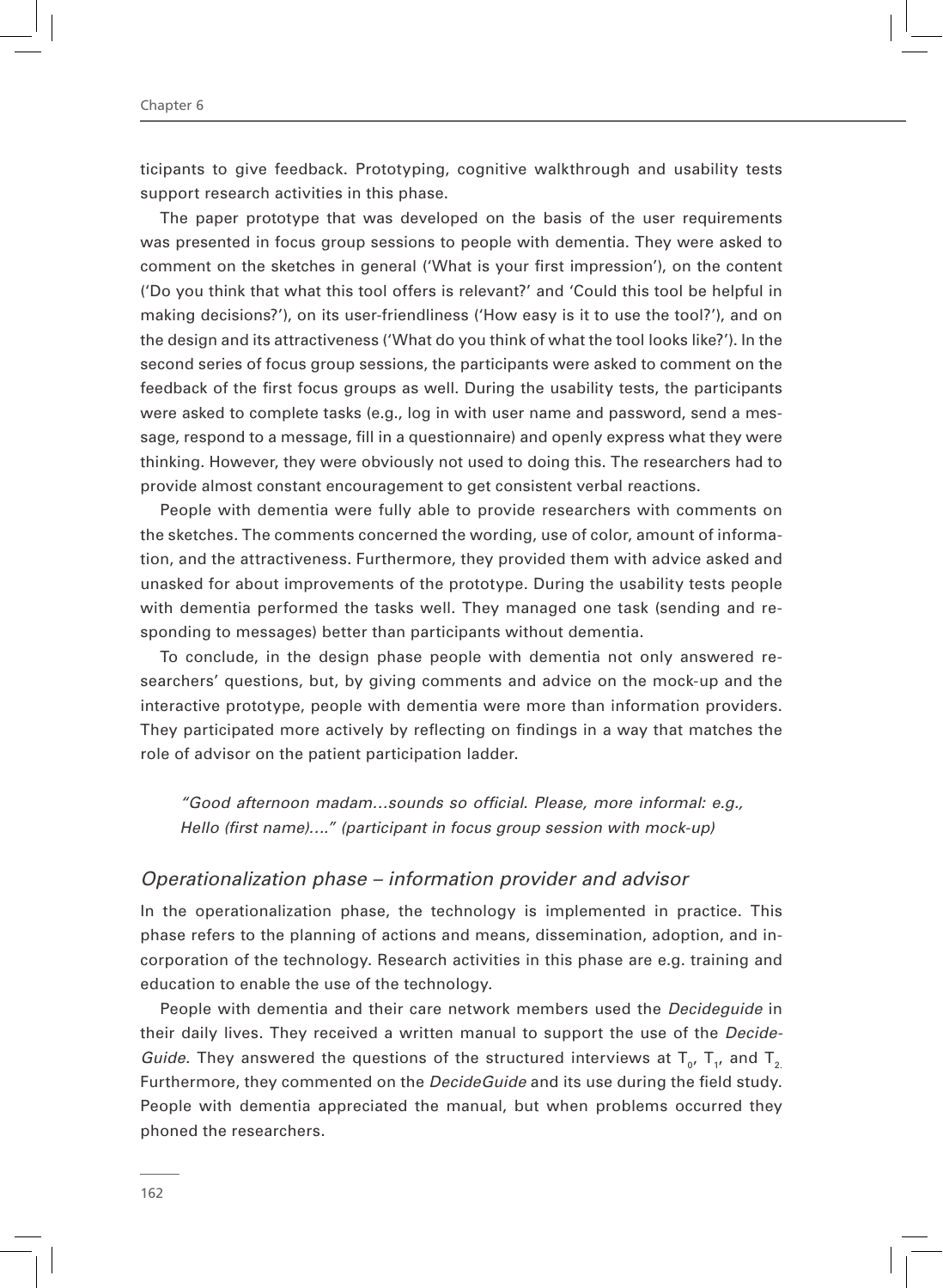In short, the research activities of the field study matched the operationalization phase of the CeHRes roadmap. Compared to the roles in the patient participation ladder, the people with dementia participated as informants and advisors in this phase. They answered researchers' questions at  ${\sf T}_{{}_{0'}}$   ${\sf T}_{{}_{1'}}$  and  ${\sf T}_{{}_{2'}}$  and they commented on the use of the *DecideGuide*.

*'Interviewer: "What did you think of using the DecideGuide?" Respondent: "… in general: valuable and useful! In particular for myself and my entourage. A small group conversation is useful. Easy to use when problems arise. Talking freely was nice. A lot of contact with the case manager too. The tool should be used regularly, otherwise the effects fade off. At this moment, I still like the tool. That may become more difficult in future because of my memory."' (participant in field study)*

*"Easy to log in. Starting up with logging in is difficult. It takes too much energy. But well, it should be safe of course." (participant in field study)*

*3.3 Research question 2: impact of involvement by people with dementia From the analysis four themes arose concerning the impact of participation of people with dementia: influences on the content and design of the DecideGuide, motivation to participate, time investment, and the balance between challenge and concern.*

#### 3.3.1 Influences on the DecideGuide

#### *Content of the DecideGuide*

The people with dementia expressed their opinions and preferences in interviews and focus groups about decision-making topics. By expressing themselves individually and in groups, they contributed to the user requirements of the *DecideGuide.* For details see the paper by Span and her colleagues (2014a). Two sets of requirements were determined. The first set of user requirements consisted of topics that arose from problems experienced with decisions made and additional problems experienced. The topics that arose from problems experienced with decisions made concerned: social contacts, daily activities, mobility, safety, living, care, finances, and the future. The topics that arose from additional problems experienced concerned: decreasing autonomy of people with dementia, involvement of people with dementia, participants in decision-making, communication, lack of options, and timing of decisions. People with dementia expressed fewer problems than other network members, although they were fully capable to express what was important to them, e.g., autonomy and staying at home. This first set of user requirements was used to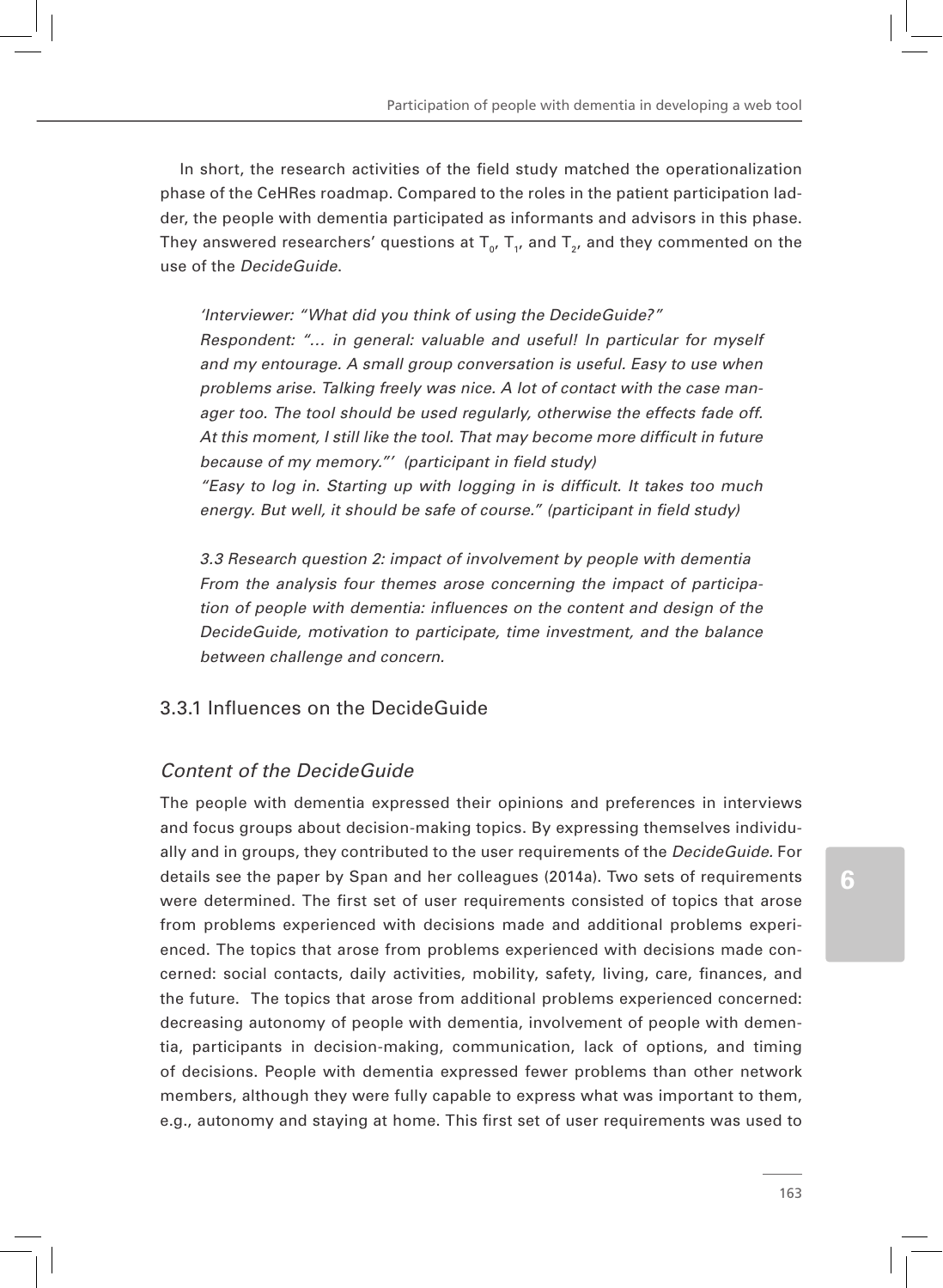decide on the content of the *DecideGuide*. The second set of user requirements concerned three domains of requirements the *DecideGuide* needs to facilitate: people involved and their roles (participation of people with dementia in decision-making, self-management and autonomy and the role of informal caregivers and professionals), timeline (anticipation and decision history), and information and communication. People with dementia specifically contributed to the following requirements: 'participation of people with dementia in decision-making', 'self-management and autonomy', 'anticipation', 'social contacts', 'mobility', 'living', and 'daily activities'.

*'Interviewer: "Apart from keeping on living here, are there other things important to you?"*

*Respondent: "Well, yes, going your own way, if you want to watch television you watch, and if you want to listen to nice music for a while, then I will, then I can do those things, I don't have to ask anyone if it's OK . That independence, that is import*ant. That is important to me, yes."' (participant in interview)

#### *Design of the DecideGuide*

The first focus group of people with dementia took place in a day-care center in a large town. Some of the participants were relatively young and assertive. Although the group moderator of the day-care center was convinced that the participants' consent to video and audio recording was firm, they refused when the principal researcher asked for their consent again. They felt that they could speak more freely without recording. They were also very outspoken about the paper-based prototype session that was based on a fictive person. For some participants the number of sketches was too large to comprehend. The paper prototyping offered not enough guidance for them. Some participants found it difficult to comment on the text and questions in the prototype. They replied that they could not comment on the sketches because they did not know the person described (this person was fictive). Nevertheless, they provided feedback about the user-friendliness, the 'look and feel' of the *DecideGuide*  and what the tool should offer in order to be usable and useful. In their opinion the mock-up included too many screens and all of the screens contained too much information. On the other hand, they liked the examples (e.g., about daily activities) that were given and although other network members thought that there were too many examples for people with dementia, they appreciated the number examples to choose from.

The participants of the second focus group also commented on the feedback of the first focus group session. These participants attended a day-care center in a fairly big town, and on average they were older than the first focus group. The presentation of the sketches on paper was reduced to six on the basis of the feedback from the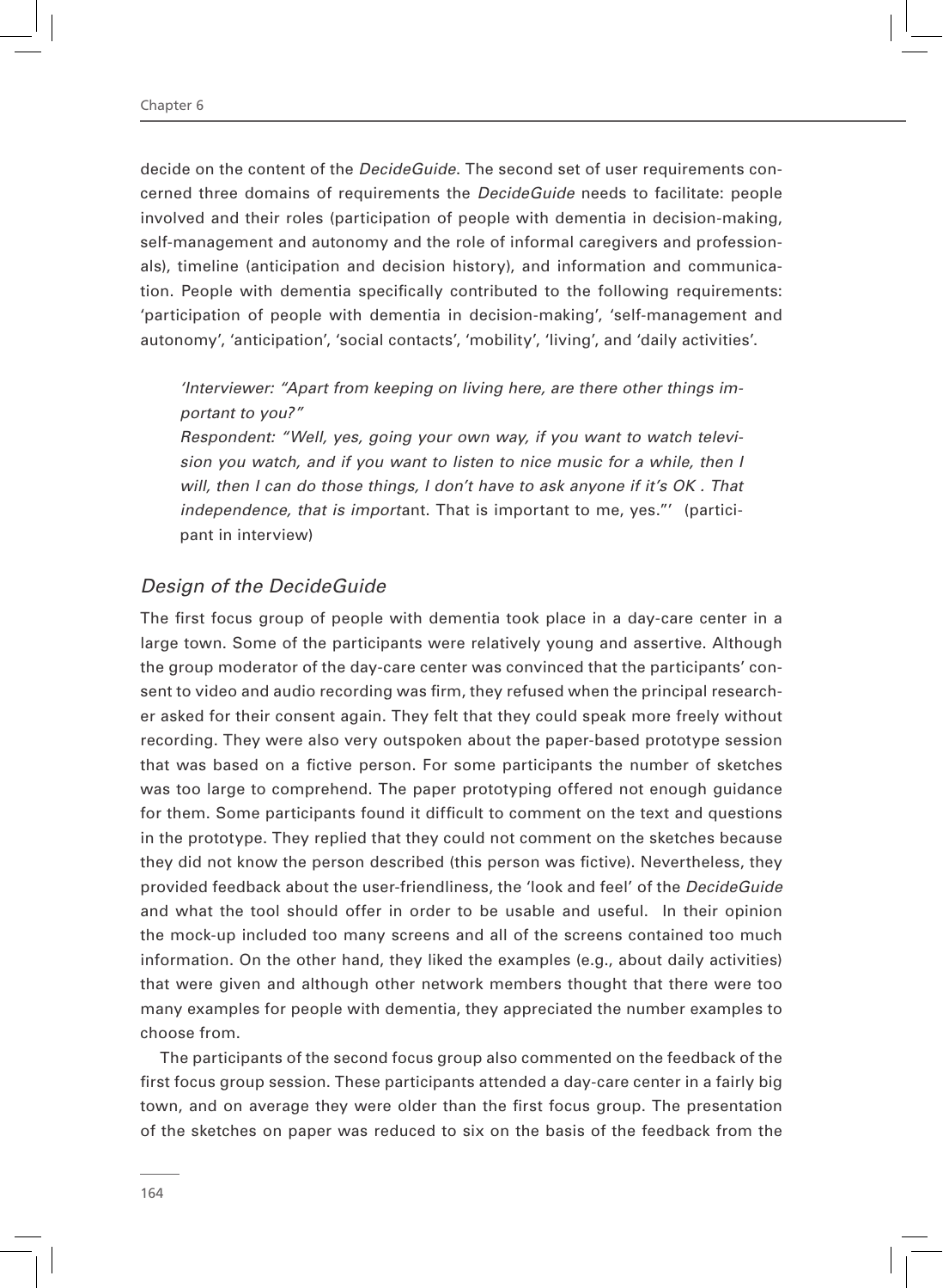first focus group. The participants of this group had fewer problems with the fictive case than the first group. They also had fewer comments and enjoyed answering the questions.

*'Interviewer: "When you read that question, what did you think of it? Is it clear?"*

*Respondent: "Yes, but then I have to put myself in her place, that is difficult."' (participant in focus group session with mock-up)*

*'Interviewer: "You typed some text and smileys…" Respondent: "Those smileys, those were the most clarifying….without a few words they immediately give good results… It sometimes says more than some sentences…so I am in favor of including smileys."' (participant in usability test)* 

Three people with dementia participated in the usability tests for the first interactive prototype of the *DecideGuide*. All three consented and completed the test. These tests were done at home, and the participants were asked to complete certain tasks. The researcher who moderated the usability tests invited them to give feedback and started a discussion about various aspects of the tool. The feedback by people with dementia during the focus group sessions and the usability tests reflected their 'here and now' perspective, accuracy of language, and their thoughts about the graphical layout (Span et al., 2014b). The 'here and now' perspective was seen in their focus on concrete items in the present. In the question 'how are you today?' they did not like the word 'today' because it was too general. They stated that they could not answer that question because today has so many moments. They could only say how they felt 'right now'. People with dementia were keen on accuracy of language. They commented on the wrong date in the tool and fine-tuned wording, e.g., 'social contacts' became 'family and friends', and 'future' was replaced by 'important for now and later'. It was important for them that they were addressed by their first name rather than by Madam or Sir. Based on the feedback of people with dementia, the *DecideGuide*  was adjusted and improved. In terms of lay-out, people with dementia preferred the foldable green menu bar rather than the white home page with the buttons unlike other participants. Icons used did not always clarify the meaning of the buttons.

*"Yes… it will be…I wouldn't know which pictures … for 'Deciding together'…well, yes there are two hands together…to be honest, that is not so clear to me. I prefer another picture. The same goes for 'How are you'. On my computer, that picture is a sign that you can turn up or turn down the volume…" (participant in usability test)*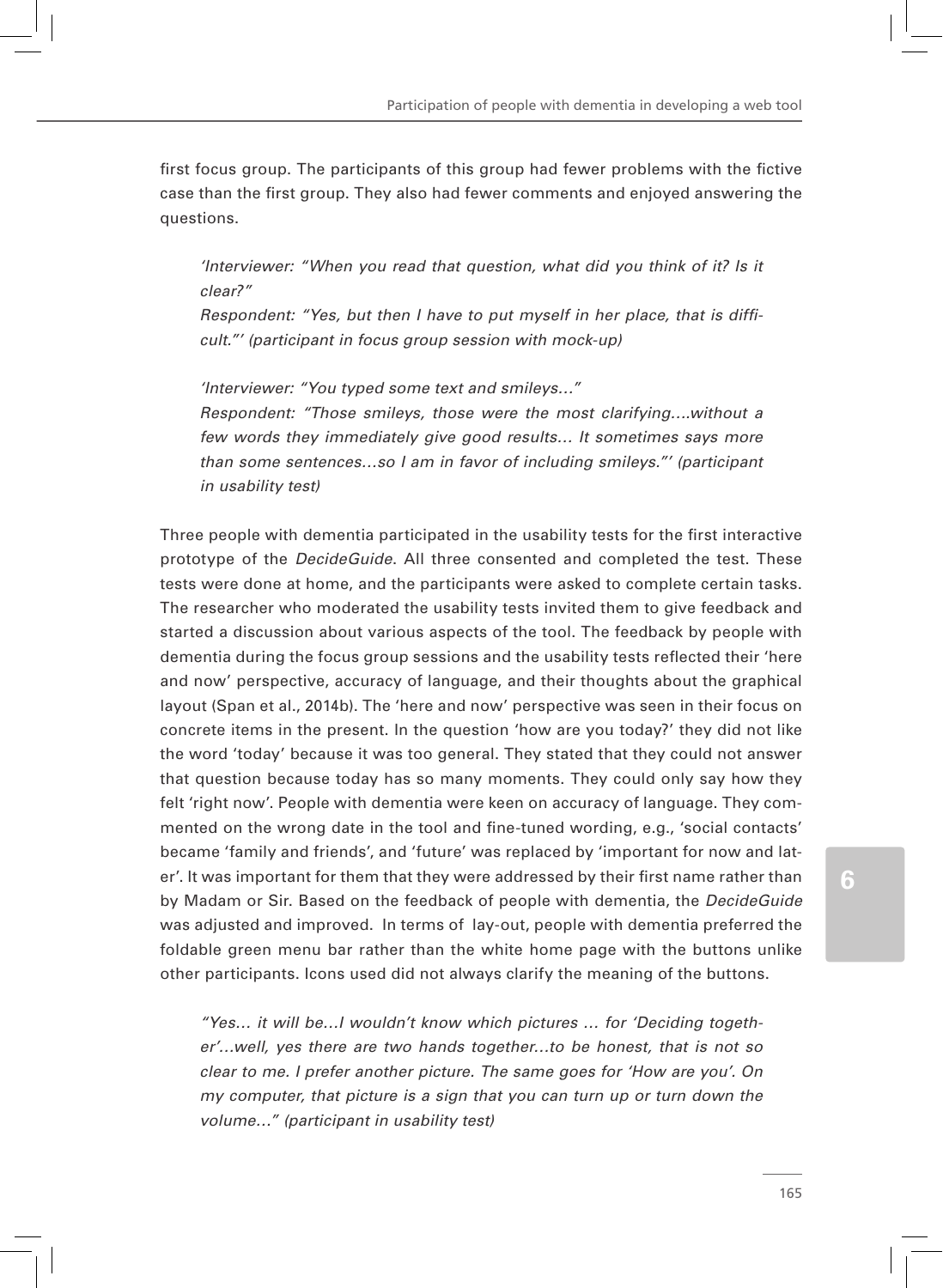#### 3.3.2 Motivation to participate

People with dementia were motivated to participate. The main reasons for people with dementia to participate were to be useful by contributing to research activities and to contribute to a better quality of life for future dementia patients. Other reasons they gave for participating were: the importance of the research topic of making shared decisions, the IT tool as an aid ("technology is the future") and the chance to try out whether an iPad would be a helpful tool for them ("What's in it for me?"). People with dementia enjoyed learning new skills. They needed help to find out how the iPad worked, but enjoyed trying.

Two of the people with dementia who participated in the field study (Span et al., 2015) did so even though their spouses were reluctant. They wanted to be of use for as long as possible. They wanted to participate so future people with dementia could benefit. Moreover, they wanted to learn to use an iPad because this would probably be easier than learning to use a computer. These participants turned out to be the most active in using the *DecideGuide.* They were very motivated to try out the *DecideGuide* although it was sometimes difficult for them.

One person had some reading problems. He tried using the *DecideGuide*, but had to give up because of his eyesight. His spouse read to him what the network members wrote and what she had written. She also wrote his answers on the questionnaires for him. The spouse of another participant with speech problems spoke for him. This participant felt that his family members decided for him rather than with him. Therefore, he often kept quiet and accepted the situation. In the *Decide-Guide*, he could give his own opinion.

*"Research is important. Only by participating you forge ahead with the development of things. I am into technology. When there are technical aids then you should try them. It is a pity not to do it. As long as I can participate I will do so. That is useful…" (participant in usability test and field study)*

*"For the interest of research. More knowledge about dementia is important. Useful research. Nice that people come by on a regular basis….I want to be able to. It is good fun to use such a thing (iPad)." (participant in field study)*

#### 3.3.3 Time investment

The interviews and focus groups of people with dementia took more time than the interviews with other network members. This time was necessary for small talk and getting to know each other, for paying attention to the ongoing consent, and for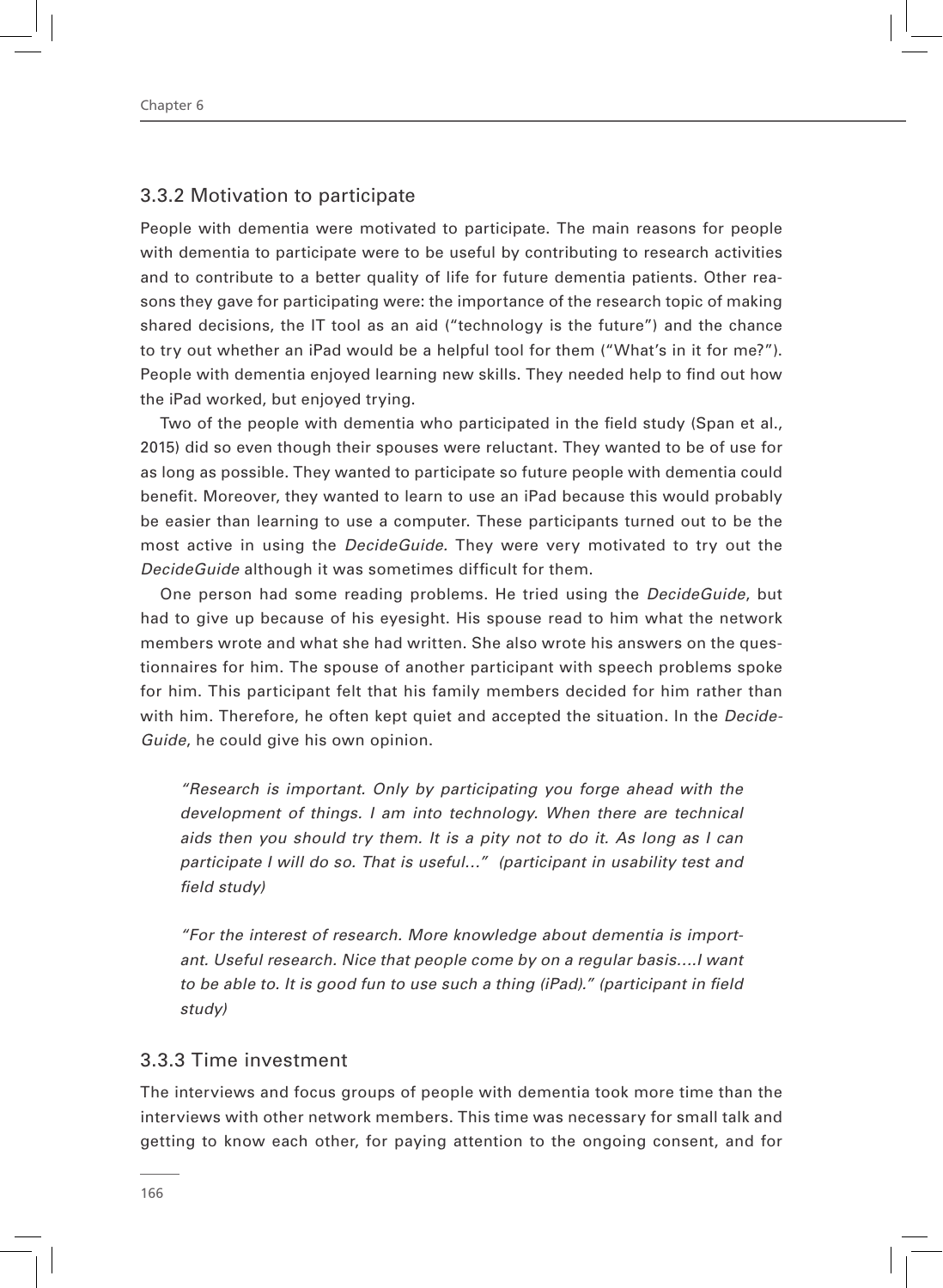associative thoughts that came up in participants' minds before the research topics could be addressed. They were competent enough to participate in the interviews although they needed to be reassured that the researchers' visit had nothing to do with testing them but that the researchers were just interested in their opinions and experiences.

Prior to the focus group interviews, the principal researcher, therefore, attended the day-care center for 6 days to help people with dementia get familiar with the researcher (and vice versa). The people with dementia were happy to converse with the researchers, express their needs, and provide the researchers with useful and valuable information. Decision-making proved to be an abstract topic to talk about, despite its operationalization and the researchers' adjustments in the course of the interviews.

Furthermore, extra time and support was mandatory for all participating older adults, including the people with dementia and their spouses, to become familiar with the iPad and the *DecideGuide.* The structure of the *DecideGuide* appeared logical for the participants' children, but not for the participants (people with dementia and their spouses) aged 70 to 80 years. The tool was structured in too many steps and too many levels in some places, and it was not logical for older participants to navigate through those places. They needed extra guidance to get familiar with the structure of the *DecideGuide.* Thus, the principal researcher had to plan extra home visits.

#### 3.3.4 Balancing between challenge and concern

In the development process informal caregivers, case managers and other professionals emphasized their concerns about the involvement of people with dementia. Furthermore, caregivers anticipated that the use of the *DecideGuide* would distress people with dementia, in particular because of the 'transparency' design principle. However, during the interviews, people with dementia showed no signs of distress. Some of them talked openly about their diagnoses. Others did not. They all enjoyed talking about what bothered them but they mostly associated their symptoms with their age rather than with their diagnosis.

*"But well, I am not worried about it. And when I forget something, well, then I'll have to go once again, but no, I do not worry about it, no. Because, of my age, I think you should keep your peace." (participant in interview)*

People with dementia appreciated the researcher's visits to the day-care center prior to the focus group interviews and the interest in their daily lives. During the focus group interviews they spoke freely about the topics and responded to each other – not always using many words, but they expressed themselves. For some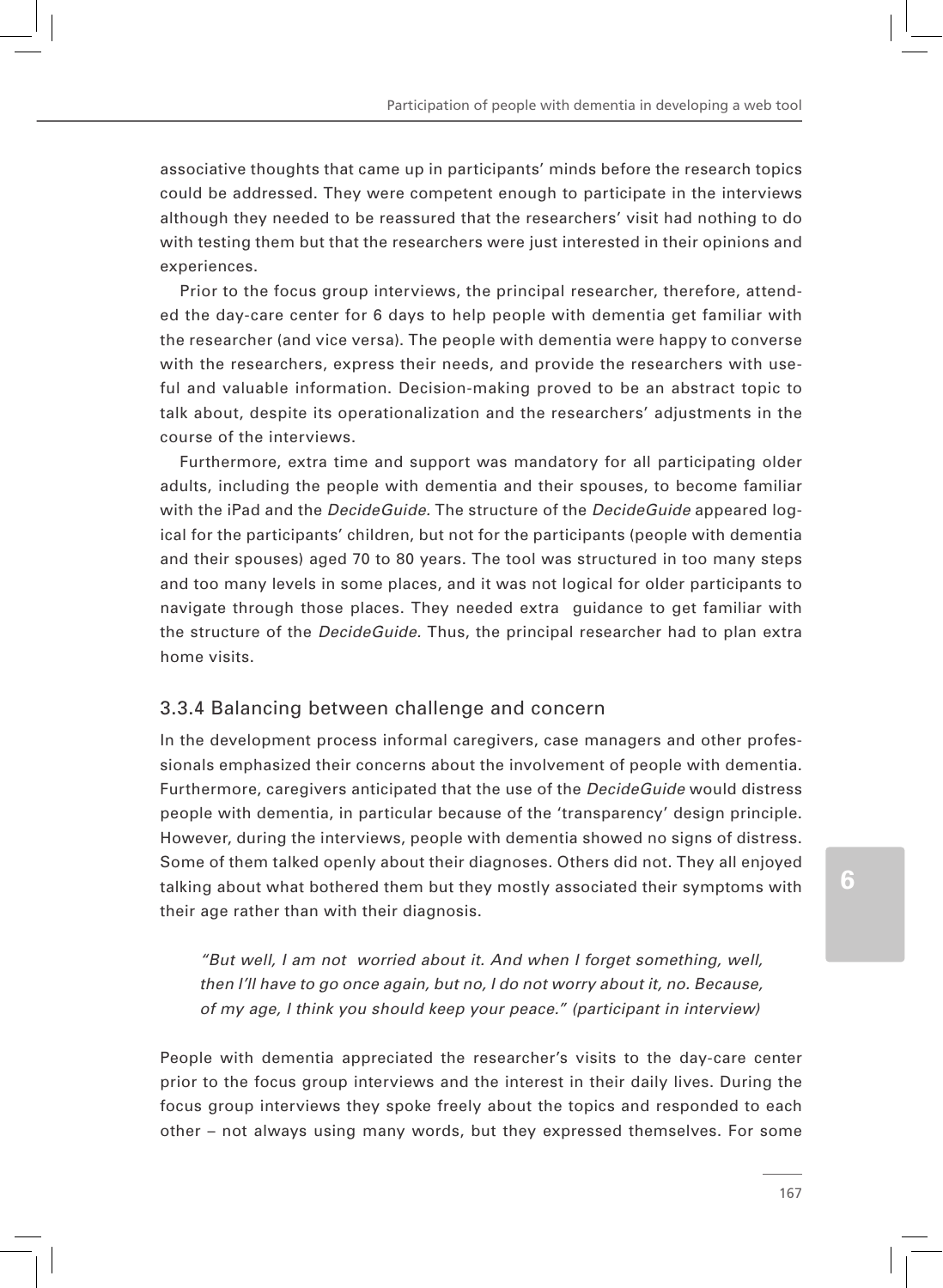participants, talking about some topics was challenging emotionally. They were confronted with their diminishing abilities and autonomy. However, it was valuable for them to share these emotions, which go with dementia, and they experienced the group as a safe place. Participants were experts at elaborating on other things that were related to the topics already discussed. They differed in their ways of communicating problems. Some of them talked freely about their problems, others did not. Some participants experienced many problems, whereas others did not. Neither did these participants recognize the problems put forward in the interviews.

*'Respondent: "I am not allowed to drive anymore because of my Alzheimer's . I don't like that." All focus group members: "no!" R: "Then you must let everything … go" Interviewer: "I see it bothers you, doesn't it?" R: "Yes!" I: "How long has this been the case?" R: "Well, no, not so long…. But it is really saddening..." I: "What exactly?" R: "Well…you can't do anything on your own anymore. I am not to be trusted anymore in the street."' (participants in focus group interview)*

Some caregivers expected the usability tests with the *DecideGuide* to cause anxiety in people with dementia, but this was not the case. Two participants were laconic and showed no signs of distress. They had a 'We'll see what happens' attitude. The third participant was very keen on the tasks. "Am I doing it right?" This participant needed reassurance. During the test, these people with dementia were sometimes distracted and wanted to change the subject. Researchers gave them time to have their say and then tried to get them to refocus. Usually they cheerfully shifted their focus back to the test.

Furthermore, some distress was expected in the field study regarding the use of the *chat* function. This was based on the experiences one of the researchers, who played the role of the person with dementia in the cognitive walkthrough, had. This researcher got upset about how the other participants expressed themselves in the *chat* function and therefore feared for the experiences of people with dementia in the field study. However, the messages from other network members in the *chat* function of the *DecideGuide* did not cause the people with dementia any distress.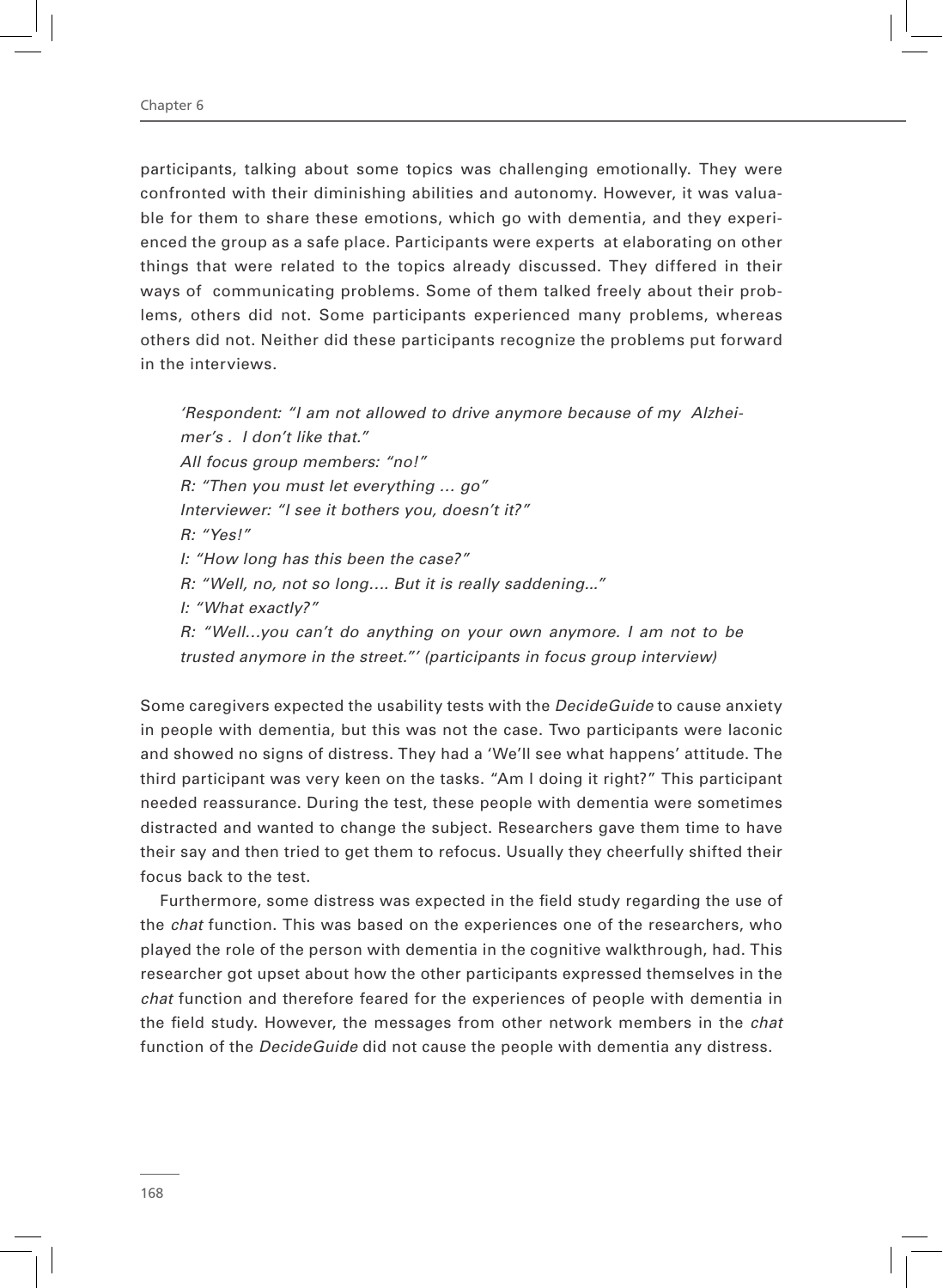## **4. DISCUSSION**

#### **4.1 Summary of the results**

The findings of this study show that people with dementia participated in various roles in four of the five phases of the CeHRes roadmap: as research subjects during the phase of contextual inquiry, as informants during the value specification phase, and as informants and advisors during the phases of design and operationalization. Their participation resulted in useful and unique feedback concerning the content and design of the DecideGuide. The *DecideGuide* was improved and altered on the basis of their feedback. Participants with dementia were intrinsically motivated to participate, wanted to contribute to dementia research for future dementia patients, and wanted to learn to use a tablet. Most of them enjoyed the research activities and liked learning new skills. Except for those in the focus group sessions, there was hardly any sign of upsets. However, meaningful participation takes time; time needed for small talk, for getting acquainted with the participant (and vice versa), and for building a trusting relationship.

#### **4.2 Development phases and roles**

The development phases of the CeHRes roadmap (i.e., contextual inquiry, value specification, design, and operationalization) guided researchers through the development step by step. The roadmap offered researchers methods they could employ in each phase, and enabled them to anticipate subsequent research steps. Moreover, the analyses using the roadmap showed that people with dementia were not directly involved in the first phase of the contextual inquiry. On the basis of memos and individual and group interviews about decision-making, the research topic of shared decision-making was expected to be difficult and abstract for people with dementia. This might have been the result of their indirect involvement in this phase and in developing the interview guide.

'Informant' and 'advisor' were the two roles among the six in Abma's participation ladder (i.e., research subject, informant, advisor, referent, co-researcher, and driving force) that people with dementia most often played. These roles are at the bottom and in the middle of Abma's patient participation ladder, respectively, and the people with dementia were not involved in the higher levels of referent, co-researcher, and driving force. However, their participation was meaningful; they gave useful information and feedback in the interviews, focus groups, usability tests, and field study. Some of their contributions were unique; they gave information and feedback that other participants did not.

The patient participation ladder presumes that higher levels lead to more and bet-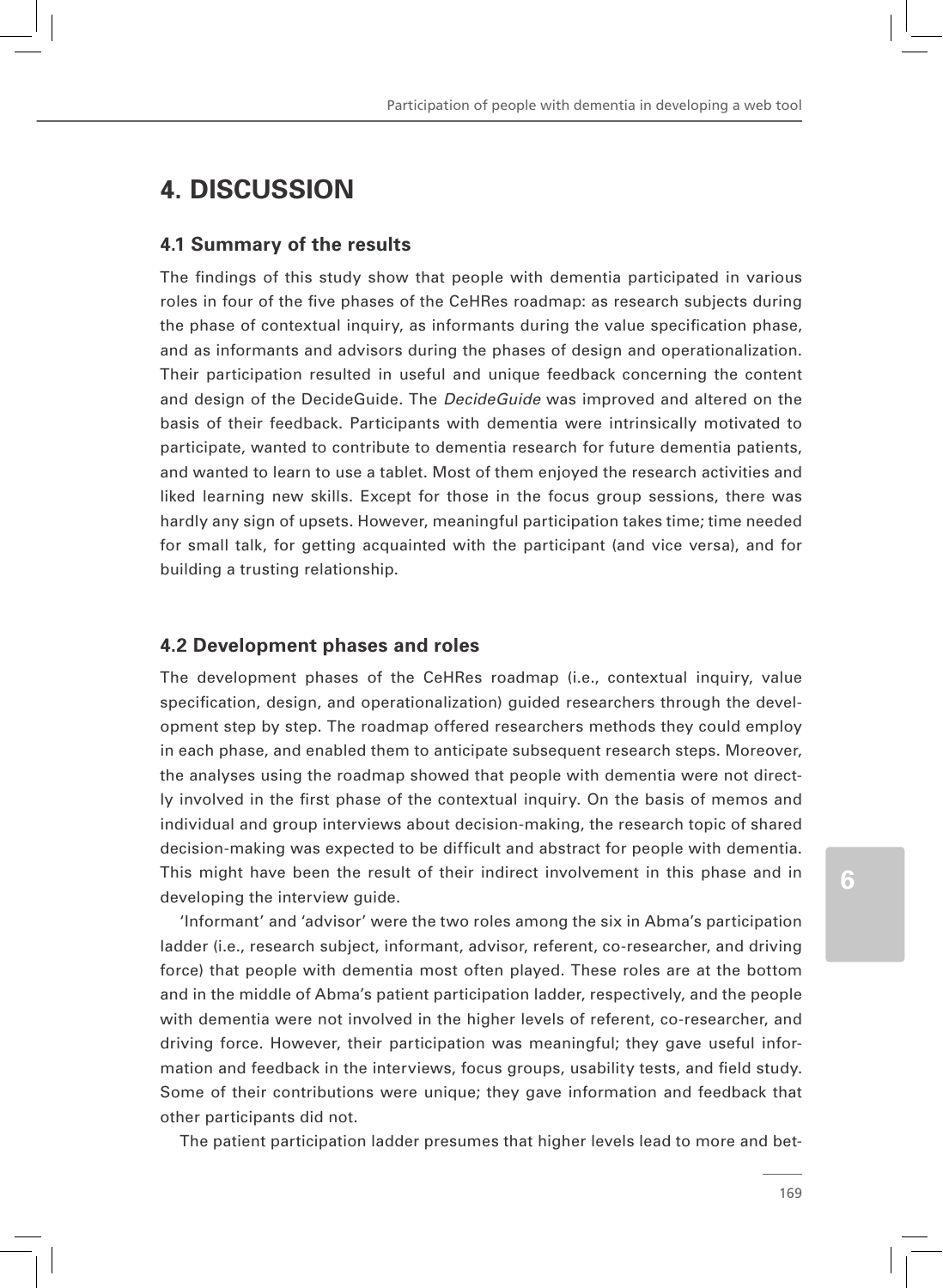#### Chapter 6

ter participation. Researchers debate this hierarchical aspect of the ladder. Tritter and McCallum's (2006) state that another type of user involvement is necessary in health care. They advocate a new approach that does more justice to the dynamic and evolutionary character of user involvement: it should be horizontal rather than vertical, and a mosaic rather than a ladder. This means that all levels are worthwhile and have equal value. As to which role is needed would depend on the phase of the research. Smit et al. (2011) also argued for this horizontal approach. The findings of this study underline these views. In this study, people with dementia acted as informants and advisors. These roles were suitable for the information that the researchers needed. However, the researchers decided when and how they required the people with dementia to be involved. Researchers will have to challenge themselves not to decide about participation for people with dementia, but with them, in close collaboration and in partnership.

As already mentioned, a valid measure of patient participation, e.g., a questionnaire, is not available (Tritter & McCallum, 2006; Visse et al., 2012). Such a measure can be helpful to raise researchers' awareness so that they consider people with dementia's participation before starting their research activities. Moreover, in retrospect, such a measure provides researchers with a tool to assess in which ways they actually involved people with dementia and whether their participation was meaningful. Valuable items for such a measure might be:

1. Time: is there sufficient time for building a relationship with people with dementia and for involving them in the development?

2. Decisions about participation (phases and roles): are people with dementia involved in these decisions?

3. Importance: have the contributions of people with dementia been significant for the research findings?

4. Engagement: how did the people with dementia experience their involvement?

#### **4.3 Social inclusion, social participation, and reciprocity**

Participation of people with dementia does not stand on its own, but depends on the interaction between the people involved. This interdependency of people with dementia, informal caregivers, and professionals needs to be acknowledged by all of them (Brannelly, 2006). It influences researchers' perceptions about dementia and their attitudes towards involving people with dementia in social life. It is very important for the participation of people with dementia that professionals see people with dementia as socially alive (Brannelly, 2011). In this study, the participating professionals and informal caregivers mainly focused on their concerns about such participation. Professionals and informal caregivers believed that it would be too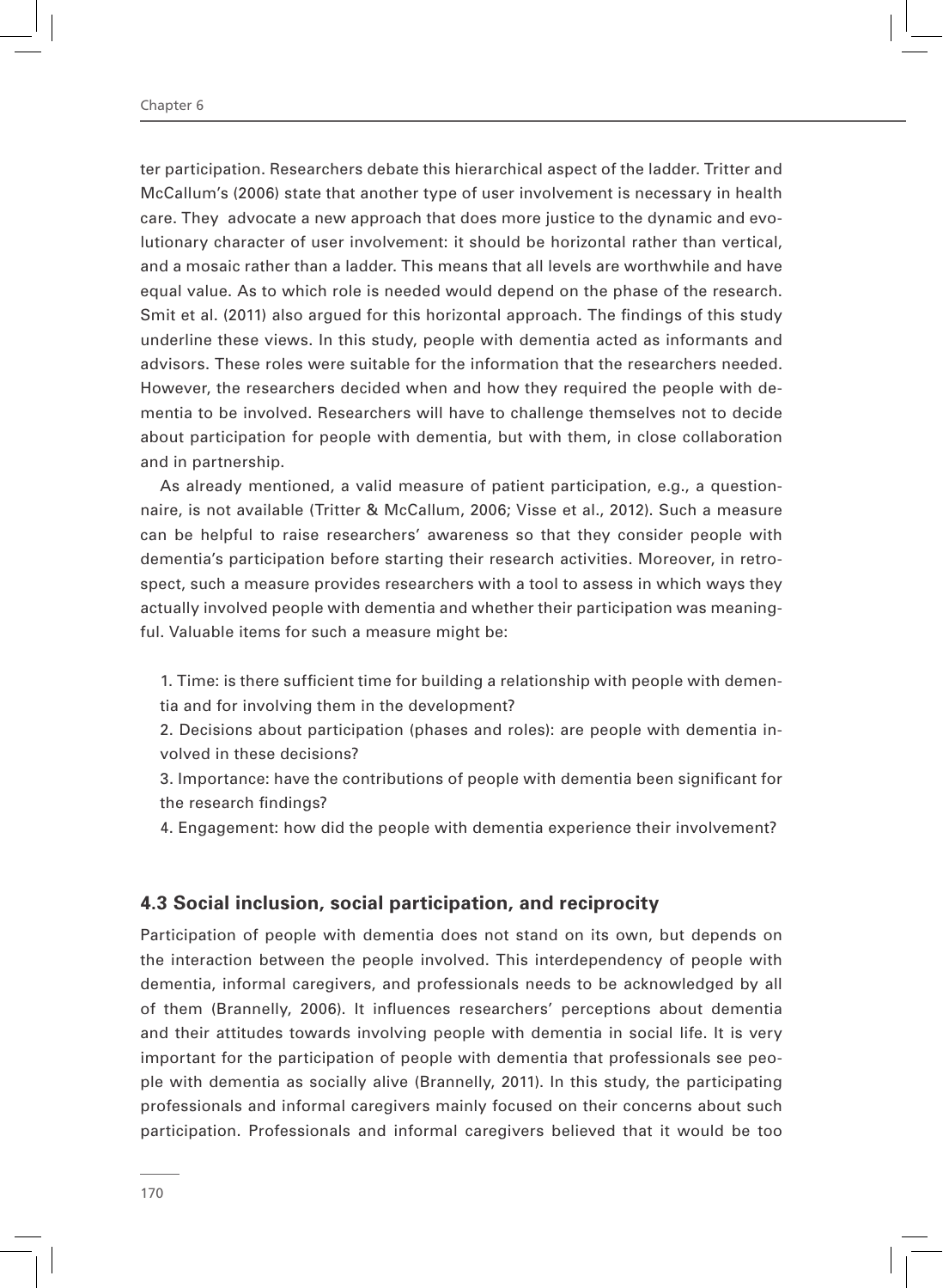difficult for people with dementia to co-operate in this research, however important their participation may be. In this study researchers decided to ask the people with dementia themselves.

People with dementia liked being involved in this study. It gave them pleasure, and it was important to them to be useful by participating as long as possible and by contributing to a better quality of life for future dementia patients. In Cahill and her colleagues' study (2004), this sense of being useful and giving something back to people around them were reasons for people with dementia to report that their quality of life is good. Moreover, in our study, they provided researchers with information and advice. These reciprocal capacities of people with dementia contrast with van Gorp and Vercruysse (2012), Hsu (2007), and Gove (2012) who have found that there are still perceptions in society and among professionals that people with dementia are unable and unwilling to reciprocate, and even unworthy of social participation*.*  These perceptions exclude people with dementia from social participation and need to be replaced with more positive ones. Vernooij-Dassen and colleagues (2011) state that focusing on people's strengths and wishes to give, rather than on their frailty, might help preserve their social inclusion, dignity, and quality of life. In this study, people with mild to moderate dementia were included, most of whom could express themselves well. Furthermore, researchers need to pay attention to non-verbal signs when vulnerable people are involved. This is especially important when people in more severe stages of dementia are involved (Hellstrom, 2007).

Perceptions of informal caregivers and professionals are important because people with dementia relate to them strongly. They are the key to inclusion and need to take responsibility by taking into account the opinions and preferences of people with dementia (Brannelly, 2011). Since there is a risk of social isolation and 'social death' for people with dementia (Sweeting & Gilhooly, 1997), professionals who cannot see people with dementia as socially alive and active cannot facilitate their personhood (Brannelly, 2011).

Encouraging and helping people with dementia to maintain their social contacts and remain active can contribute to their social inclusion and prevent their social isolation (Alzheimer Europe, 2012, 2014; Moniz-Cook, Vernooij-Dassen, Woods, Orrell, & Interdem, 2011). However, just encouraging them to participate is not enough to maximize their social inclusion. People with dementia need to have opportunities to reciprocate – this is crucial for meaningful social inclusion. Contrary to the findings of van Gorp and Vercruysse (2012), Hsu (2007), and Gove (2012) about society's and professionals' perceptions of people with dementia, this study show that they can reciprocate. Reciprocation is very important to them so that they feel heard and that others in society value them. Participating in research may contribute to the social inclusion of people with dementia and may do away with the idea that people with dementia cannot meaningfully contribute to the external world.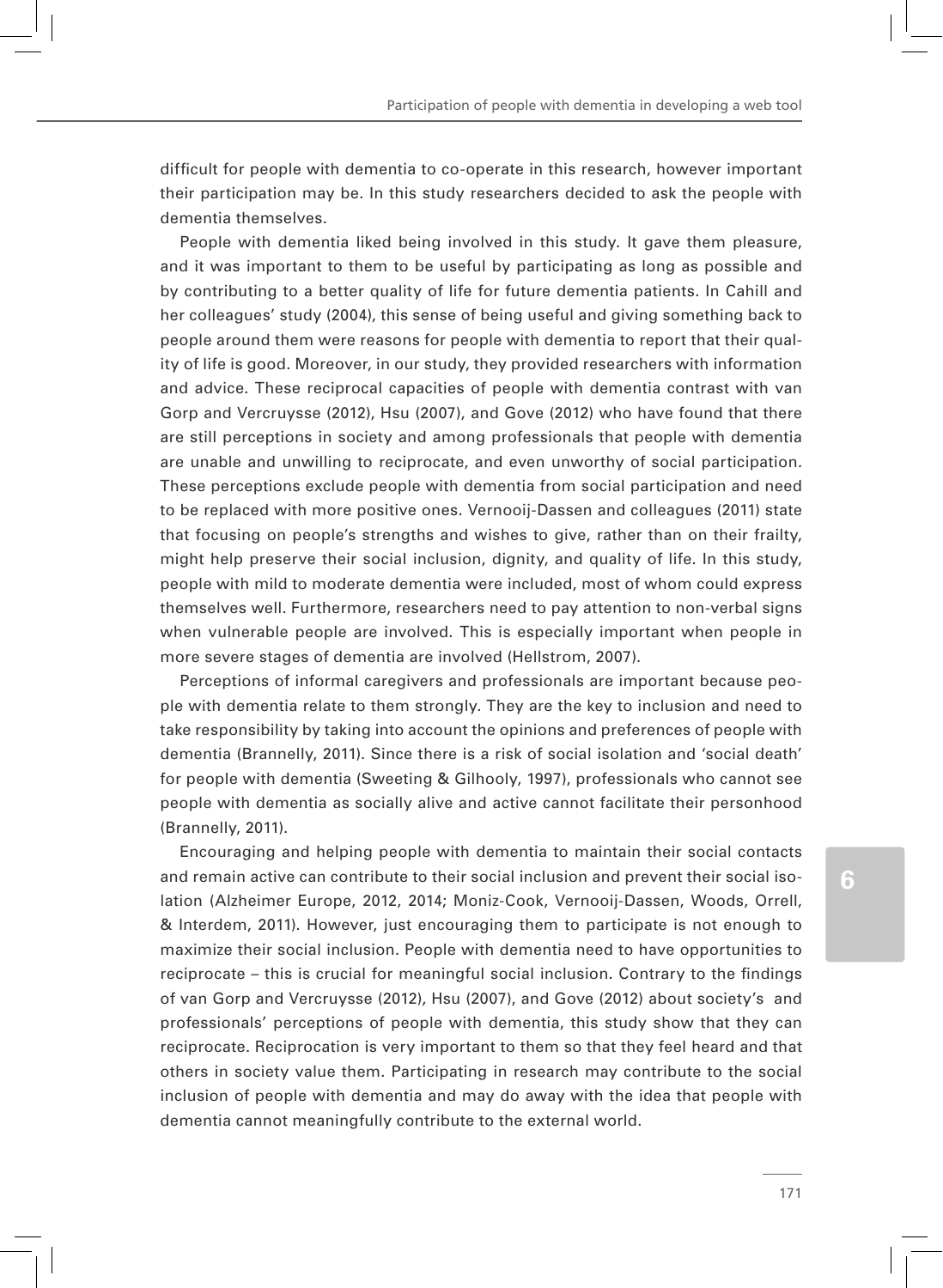#### **4.4 Time**

In this study the participation of people with dementia took time; time to make them feel comfortable, time for small talk, time to review the ongoing consent, and time to listen to their stories. People with dementia needed time to express themselves. Investing in a good relationship with people with dementia is necessary to facilitate a meaningful participation and to maintain dignity. For ongoing consent and for interviews taking time and adjusting to their pace and to their needs are advocated by Murphy et al. (2014) and Hellström et al. (2007).

Although increasingly more funders require that people with dementia participate as a condition for funding, the extra time that is necessary for their participation often is not taken into accounted. Researchers are responsible for a meaningful participation of people with dementia in research activities. However, funders can facilitate researchers' responsibility by counting in extra time for people with dementia to participate. This might help in avoiding a meaningless form of participation by people with dementia. It is important to realize that participation by vulnerable target groups like people with dementia requires time.

#### **4.5 Limitations and strengths**

This study has some limitations. The findings were based on a secondary analysis; the data used were not collected for the evaluation of participation. Moreover, the researchers involved in the development of the *DecideGuide* were also involved in assessing the ways in which people with dementia participated in developing it. This may have biased our findings in a more positive sense, although this is seen as a strength in secondary analysis (Heaton, 2004; Hinds et al., 1997). Notwithstanding its limitations, the strength of this study lies in its rich and varied data, careful analysis, and the use of theoretical models. This enhanced the rigor of the study.

### **5. CONCLUSION**

In this study, people with mild to moderate dementia participated in designing the *DecideGuide* in most phases of developing it, but mainly as informants and advisors. Their participation from the beginning may result in a better, shared understanding of and commitment to the research topic. This is necessary for a sound development process.

People with mild to moderate dementia can give unique feedback, and it is important to them to be significant to others. They are well able to reciprocate, and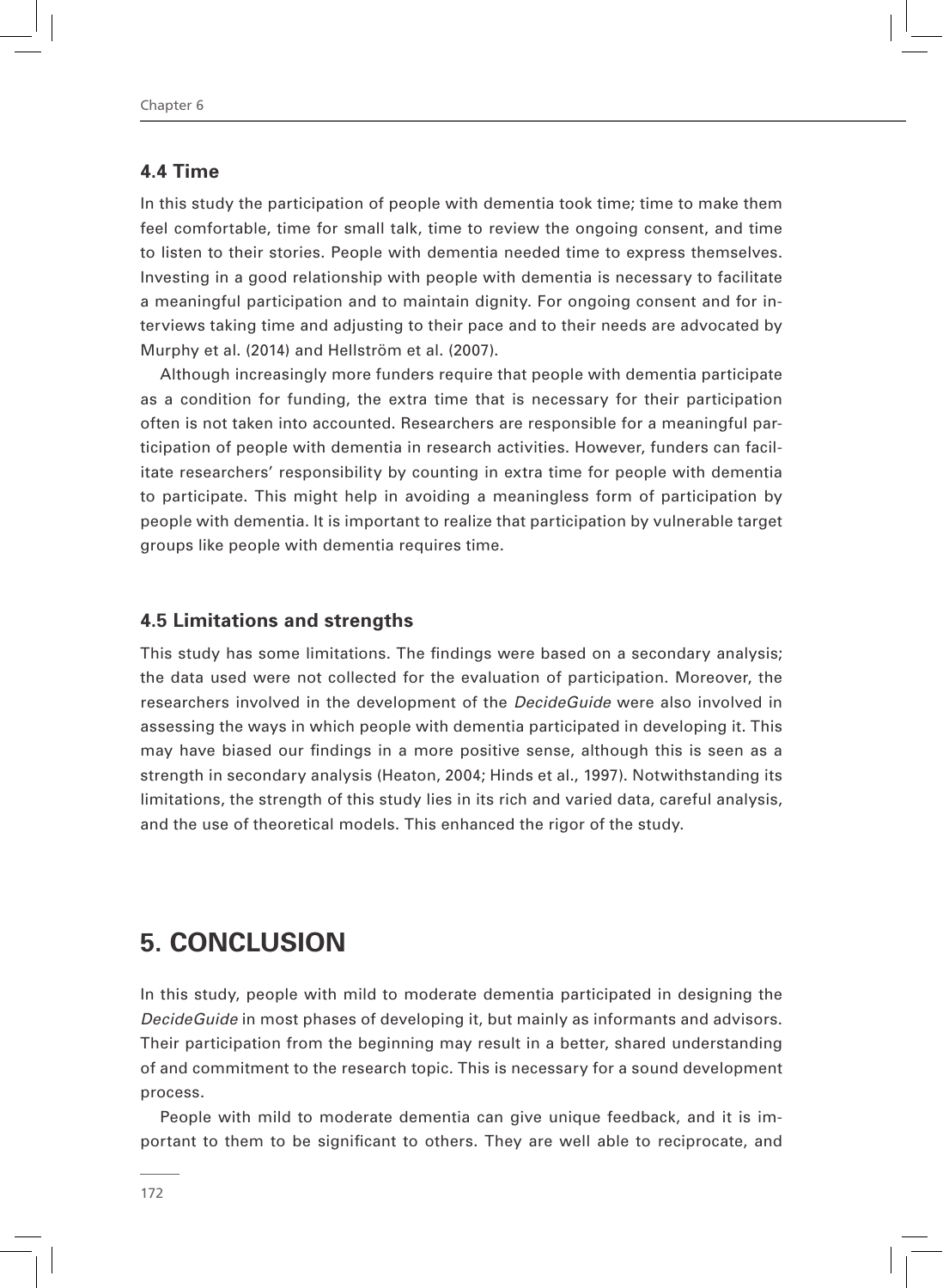this is important to them. Participating in research activities may contribute to social inclusion of people with dementia and to their quality of life. Researchers can facilitate their social participation by asking them to participate in research and aiming for partnership. However, researchers have to take the necessary time to achieve meaningful participation by people with dementia.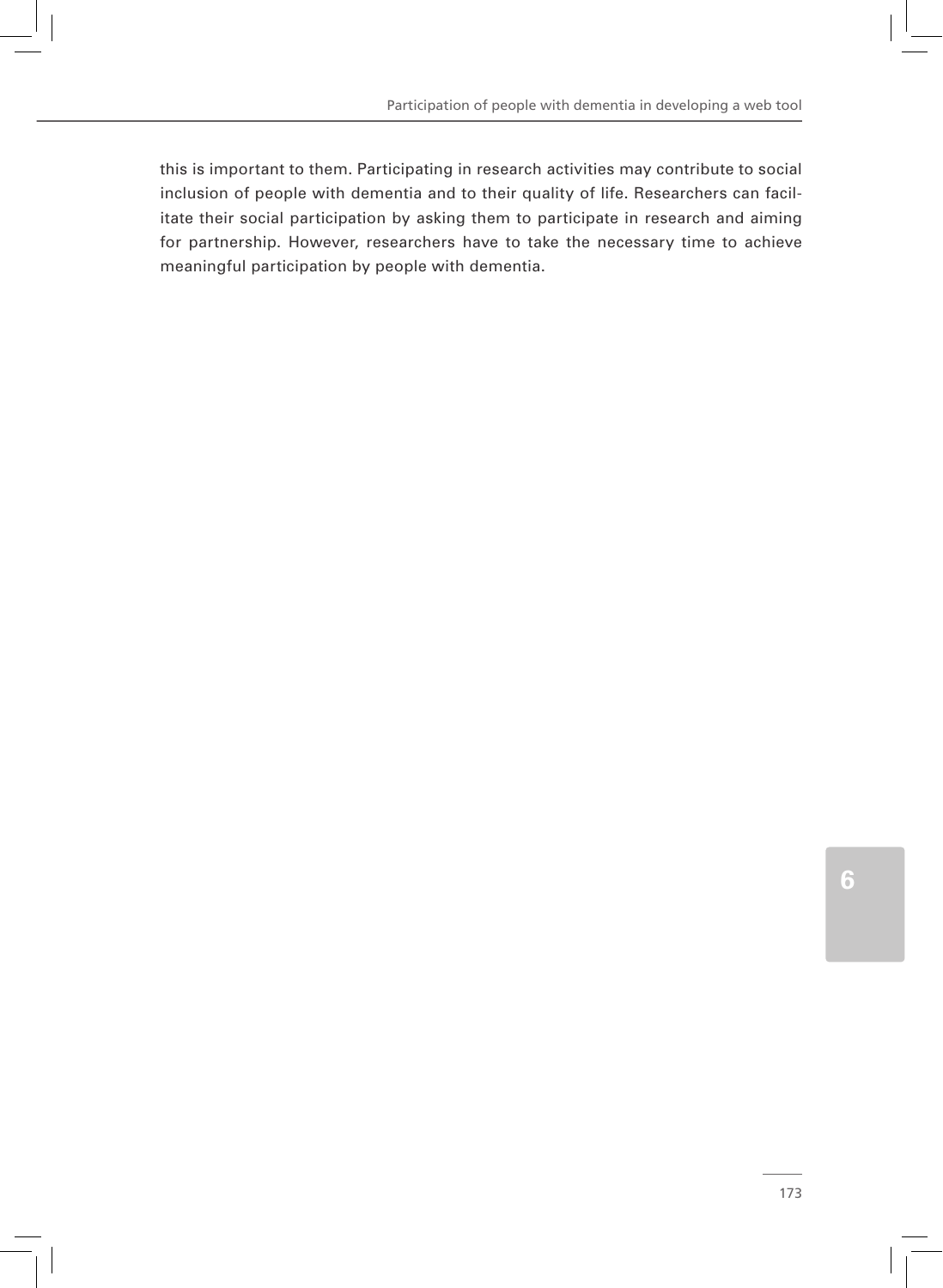## **REFERENCES**

Abma, T. A., & Broerse, J. E. W. (2007). *Control in science. Patient participation in theory and practice [Zeggenschap in wetenschap. Patiëntenparticipatie in theorie en praktijk]*. Den Haag, The Netherlands: LEMMA

Abma, T. A., Pittens, C. A. C. M., Visse, M., Elberse, J. E., & Broerse, J. E. W. (2014). Patient involvement in research programming and implementation. *Health Expectations*, n/a-n/a. doi: 10.1111/ hex.12213

Alzheimer Europe (2012). Personal experiences of living with dementia. Retrieved 01-05-2015 from http://www.alzheimer-europe.org/Living-with-dementia/Personal-experiences-of-living-with-dementia

Alzheimer Europe (2014). The ethical issues linked to the perceptions and portrayal of dementia and people with dementia. Retrieved from: http://www.alzheimer-europe.org/ Ethics/Ethical-issues-in-practice/The-ethicalissues-linked-to-the-perceptions-and-portrayal-of-dementia-and-people-with-dementia/ How-dementia-is-perceived-and-portrayed/ The-characteristics-attributes-associated-with-dementia/(language)/eng-GB.

Arnstein, S. R. (1969). A ladder of citizen participation. *Journal of the American Planning Association, 39*(4), 216-224.

Beyer, H., & Holzblatt, K. (2010). *Contextual Design. Defining Customer-Centered Systems.* Morgan Kaufmann Publishers.

Brannelly, T. (2006). Negotiating ethics in dementia care: an analysis of an ethic of care in practice. *Dementia (14713012), 5*(2), 197-212.

Brannelly, T. (2011). Sustaining citizenship: people with dementia and the phenomenon of social death. *Nurs Ethics, 18*(5), 662-671. doi: 10.1177/0969733011408049

Bryman, A. (2008). *Social Research Methods* (third edition ed.). New York: Oxford University Press.

Cahill, S., Begley, E., Topo, P., Saarikalle, K., Macijauskiene, J., Budraitiene, A., Hagen, I., Holthe, T., Jones, K. (2004). 'I Know Where This is Going and I Know It Won't Go Back': Hearing the Individual's Voice in Dementia Quality of Life Assessments. *Dementia, 3*(3), 313-330. doi: 10.1177/1471301204045163

Cromwijk, R., Lucassen, A., Winsemius, A. M. A., & Sok, K. (2010). Wmo-raden in beeld: Over de invloed van Wmo-raden. Utrecht: Movisie.

Elwyn, G., Edwards, A., & Kinnersley, P. (1999). Shared decision-making in primary care: the neglected second half of the consultation. *British Journal of General Practice, 49*, 477-482.

Elwyn, G., Laitner, S., Coulter, A., Walker, E., Watson, P., & Thomson, R. (2010). Implementing shared decision making in the NHS. *BMJ, 341*, c5146. doi: 10.1136/bmj.c5146

Gove, D. M. (2012). GPs, stigma and the timely diagnosis of dementia : a qualitative exploration : the implications of general practitioners' perceptions of dementia as a stigma for timely diagnosis. (Ph.D), University of Bradford.

Hanson, E., Magnusson, L., Arvidsson, H., Claesson, A., Keady, J., & Nolan, M. (2007). Working together with persons with early stage dementia and their family members to design a user-friendly technology-based support service. *Dementia: The International Journal of Social Research and Practice, 6*(3), 411-434.

Hart, R. A. (1992). Children's Participation. From Tokenism to Citizenship. *Innocenti Essays, 4*, 8-14.

Heaton, J. (2004). *Reworking Qualitative Data* (pp. 1-19). London: SAGE Publications Ltd.

Hellstrom, I., Nolan, M., Nordenfelt, L., Lundh, U. (2007). Ethical and methodological issues in interviewing persons with dementia. *Nursing Ethics, 14*(5), 608-619.

Hinds, P. S., Vogel, R. J., & Clarke-Steffen, L. (1997). The Possibilities and Pitfalls of Doing a Secondary Analysis of a Qualitative Data Set. *Qualitative Health Research, 7*(3), 408-424. doi: 10.1177/104973239700700306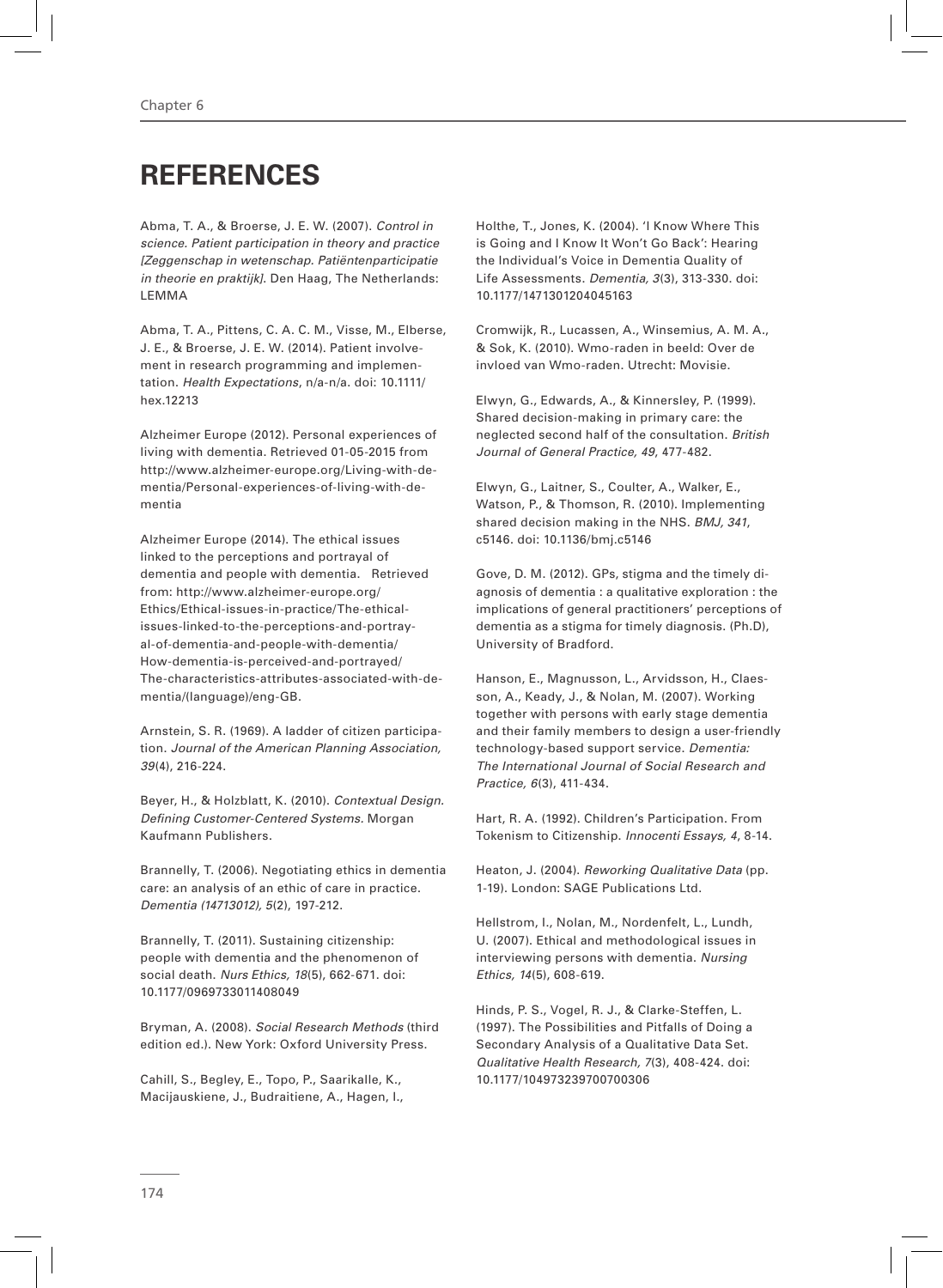Hsu, H. C. (2007). Does social participation by the elderly reduce mortality and cognitive impairment? *Aging Ment Health, 11*(6), 699-707.

Jaspers, M. W. M., Steen, T., Bos, C. v. d., & Geenen, M. (2004). The think aloud method: a guide to user interface design. *International Journal of Medical Informatics, 73*(11–12), 781-795. doi: http:// dx.doi.org/10.1016/j.ijmedinf.2004.08.003

Kohlbacher, F. (2006). The Use of Qualitative Content Analysis in Case Study Research. *Forum: Qualitative Social Research, 7*(1).

Lacey, A., & Luff, D. (2009). Qualitative Research Analysis. The NIHR RDS for the East Midlands/ Yorkshire & the Humber.

Moniz-Cook, E., Vernooij-Dassen, M., Woods, B., Orrell, M., & Interdem, N. (2011). Psychosocial interventions in dementia care research: The INTERDEM manifesto. *Aging Ment Health, 15*(3), 283-290. doi: 10.1080/13607863.2010.543665

Murphy, J., & Oliver, T. (2013). The use of Talking Mats to support people with dementia and their carers to make decisions together. *Health Soc Care Community, 21*(2), 171-180. doi: 10.1111/hsc.12005

Murphy, K., Jordan, F., Hunter, A., Cooney, A., & Casey, D. (2014). Articulating the strategies for maximising the inclusion of people with dementia in qualitative research studies. *Dementia*. doi: 10.1177/1471301213512489

Pesonen, H. M., Remes, A. M., & Isola, A. (2011). Ethical aspects of researching subjective experiences in early-stage dementia. *Nurs Ethics, 18*(5), 651-661. doi: 10.1177/0969733011408046

Reamy, A. M., Kim, K., Zarit, S. H., & Whitlatch, C. J. (2011). Understanding discrepancy in perceptions of values: individuals with mild to moderate dementia and their family caregivers. *Gerontologist, 51*(4), 473-483. doi: 10.1093/geront/gnr010

Reisberg, B., Ferris, S. H., de Leon, M. J., & Crook, T. (1982). The global deterioration scale for assessment of primary degenerative dementia. *American Journal of Psychiatry, 139*, 1136-1139.

Ritchie, J., & Spencer, L. (Eds.). (1994). *'Qualitative data analysis for applied policy research', in Bryman and Burgess, eds., Analysing Qualitative Data*. London: Routledge

RIVM, Rijksinstituut voor Volksgezondheid en Milieu. Ministerie van Volksgezondheid, Welzijn en Sport (2013). National Compass Public Health. Participation: What is the relationship between health and care? [Nationaal Kompas Volksgezondheid. Participatie: Wat is de samenhang met gezondheid en zorg?] Retrieved from: http://www.nationaalkompas.nl/participatie/samenhang/

Savitch, N., & Zaphiris, P. (2006). Accessible websites for People with Dementia: a Preliminary Investigation into Information Architecture*.* Paper presented at the *ICCHP*.

Smit, C., van der Valk, T., & Wever, K. (2011). Fundamental research and patient organizations: a surprising combination! [Fundamenteel onderzoek en patiëntenorganisaties: een verrassende combinatie!]. Badhoevedorp.

Smits, C., & Jukema, J. (2010). Shared decision making in care networks of older adults with dementia. A research program to professional support of shared decision making in care networks of older adults with dementia.

Span, M., Hettinga, M., Vernooij-Dassen, M. J. F. J., Eefsting, J., & Smits, C. (2013). Involving People with Dementia in the Development of Supportive IT Applications: a Systematic Review. *Ageing Research Reviews 12*, 535-551.

Span, M., Smits, C., Groen-van de Ven, L. M., Cremers, A., Jukema, J., Vernooij-Dassen, M., Eefsting, J., Hettinga, M. (2014a). Towards an Interactive Web Tool that Supports Shared Decision Making in Dementia: Identifying User Requirements. *International Journal On Advances in Life Sciences, 6*(3&4), 338-349.

Span, M., Smits, C., Groen-van de Ven, L. M., Jukema, J., Janssen, R., Vernooij-Dassen, M., Eefsting, J.,Hettinga, M. (2014b). An Interactive Web Tool to Facilitate Shared Decision Making in Dementia: Design Issues Perceived by Caregivers and Patients. *International Journal On Advances in Life Sciences, 6*(3&4), 107-121.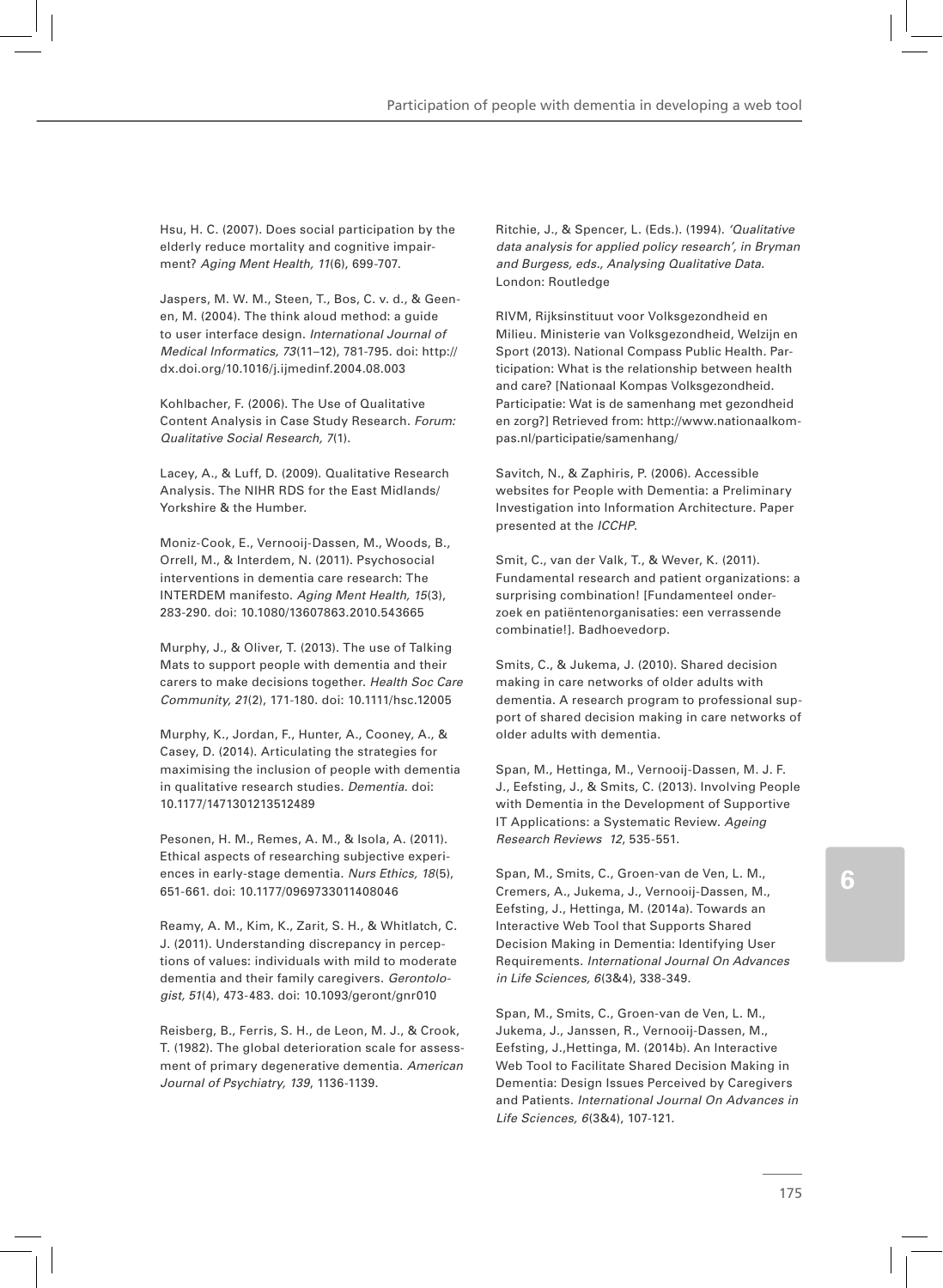Span, M., Smits, C., Jukema, J., Groen-van de Ven, L., Janssen, R., Vernooij-Dassen, M., Eefsting, J., Hettinga, M. (2015). An interactive web tool for facilitating shared decision-making in dementia-care networks: a field study. *Frontiers in Aging Neurosciences.* 7:128. doi: 10.3389/fnagi.2015.00128

Stirling, C., Leggett, S., Lloyd, B., Scott, J., Blizzard, L., Quinn, S., & Robinson, A. (2012). Decision aids for respite service choices by carers of people with dementia: development and field RCT. *BMC Medical Informatics & Decision Making, 12*(1), 21.

Sweeting, H., & Gilhooly, M. (1997). Dementia and the phenomenon of social death. *Sociology of Health & Illness, 19*(1), 93-117. doi: 10.1111/j.1467- 9566.1997.tb00017.x

Taylor, J. S., DeMers, S. M., Vig, E. K., & Borson, S. (2012). The disappearing subject: exclusion of people with cognitive impairment and dementia from geriatrics research. *J Am Geriatr Soc, 60*(3), 413-419. doi: 10.1111/j.1532-5415.2011.03847.x

Tritter, J. Q., & McCallum, A. (2006). The snakes and ladders of user involvement: Moving beyond Arnstein. *Health Policy, 76*(2), 156-168. doi: http:// dx.doi.org/10.1016/j.healthpol.2005.05.008

van Gemert-Pijnen, J. E. W. C., Nijland, N., Van Limburg, M. A. H., Kelders, S. M., Brandenburg, B. J., Ossebaard, H. C., Eysenbach, G.,Seydel, E. R. (2011). Introducing a holistic framework for eHealth technologies. *Journal of Medical Internet Research, 13 (4):e111*.

van Gorp, B., & Vercruysse, T. (2012). Frames and counter-frames giving meaning to dementia: a framing analysis of media content. *Soc Sci Med, 74*(8), 1274-1281. doi: 10.1016/j. socscimed.2011.12.045

van Kuijk, J. I., Christiaans, H. H. C. M., Kanis, H., & van Eijk, D. J. (2006). *Usability in the development of consumer electronics: issues and actors.* Paper presented at the IEA 2006: the 16th world congress on ergonomics, Maastricht, The Netherlands.

van Staa, A. (2009). Snakes & Ladders: The more participation, the better? [Snakes & Ladders: Hoe meer participatie, hoe beter?]. *Kwalon, 14*(1), 15-21. Vernooij-Dassen, M., Leatherman, S., & Olde Rikkert, M. (2011). *Quality of care in frail older people: the fragile balance between receiving and giving* (Vol. 342).

Visse, M., Abma, T. A., & Widdershoven, G. A. M. (2012). Relational responsibilities in responsive evaluation. *Evaluation and Program Planning, 35*(1), 97-104. doi: http://dx.doi.org/10.1016/j.evalprogplan.2011.08.003

von Kutzleben, M., Schmid, W., Halek, M., Holle, B., & Bartholomeyczik, S. (2012). Community-dwelling persons with dementia: What do they need? What do they demand? What do they do? A systematic review on the subjective experiences of persons with dementia. *Aging Ment Health, 16*(3), 378-390.

Whitlatch, J., Menne, H. (2009). Don't forget about me. Decision making by people with dementia. *Journal of the American Society on Aging, 33*(1), 66-71.

WHO, World Health Organization (2013). Exploring patient participation in reducing health-care-related safety risks. Retrieved from: http://www.euro. who.int/\_\_data/assets/pdf\_file/0010/185779/e96814. pdf

WHO, World Health Organization (2014). Social participation. Retrieved from: http://www.who.int/ social\_determinants/thecommission/countrywork/ within/socialparticipation/en/

Wilkinson, H. (2002). *Including people with dementia in research: methods and motivations. In H. Wilkinson (Ed.),* The perspectives of people with dementia, research methods and motivation (pp.9-24). London:Jessica Kingsley.

Yin, R. K. (2014). *Case Study Research: Design and Methods*. California: SAGE Publications, Inc.

ZonMw (2012). Research and Innovation program Memorabel. Retrieved from: http://www.zonmw. nl/nl/subsidies/subsidiekalender/detail/item/onderzoeks-en-innovatieprogramma-memorabel-onderdeel-van-het-deltaplan-dementie/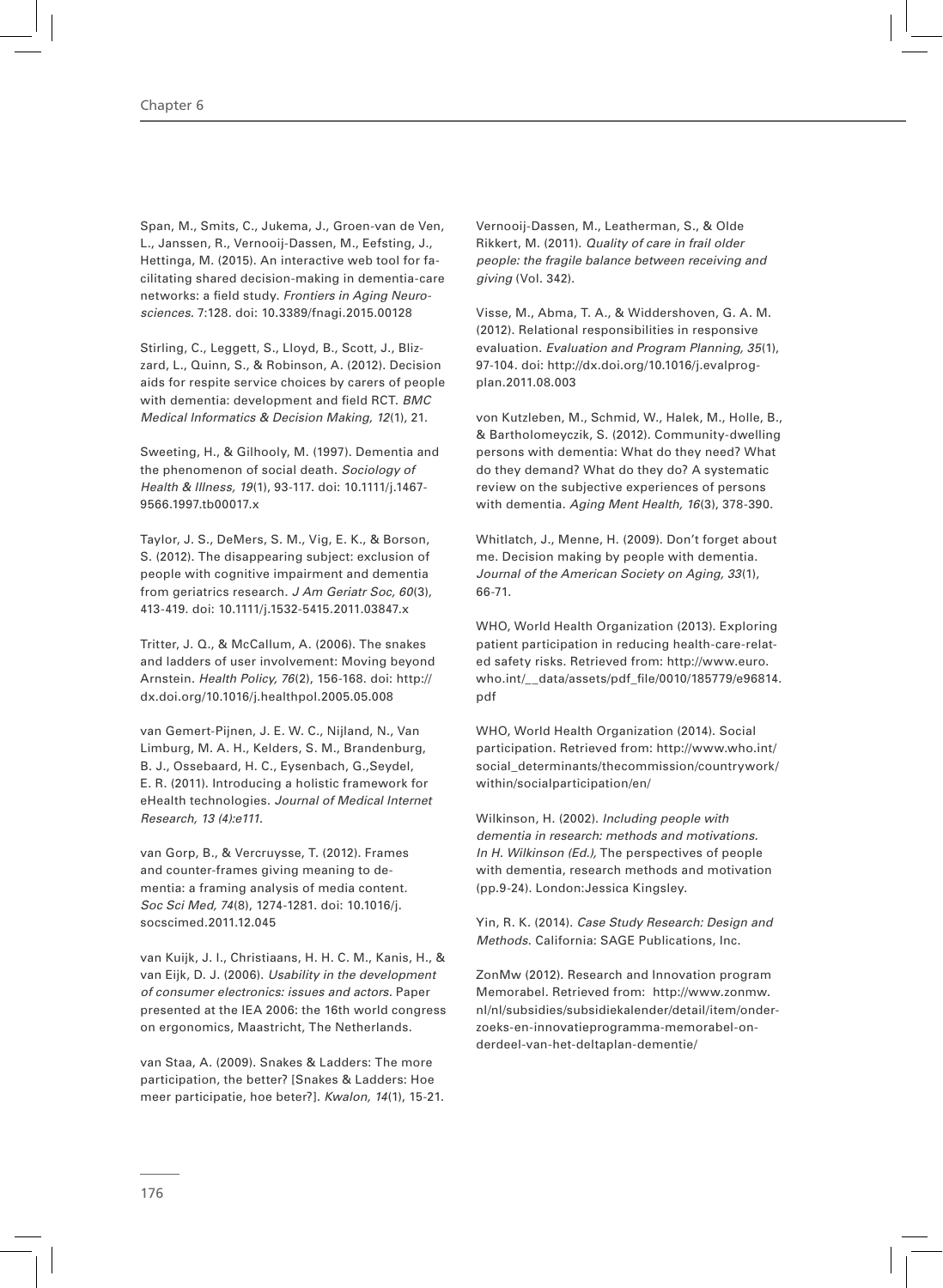Participation of people with dementia in developing a web tool